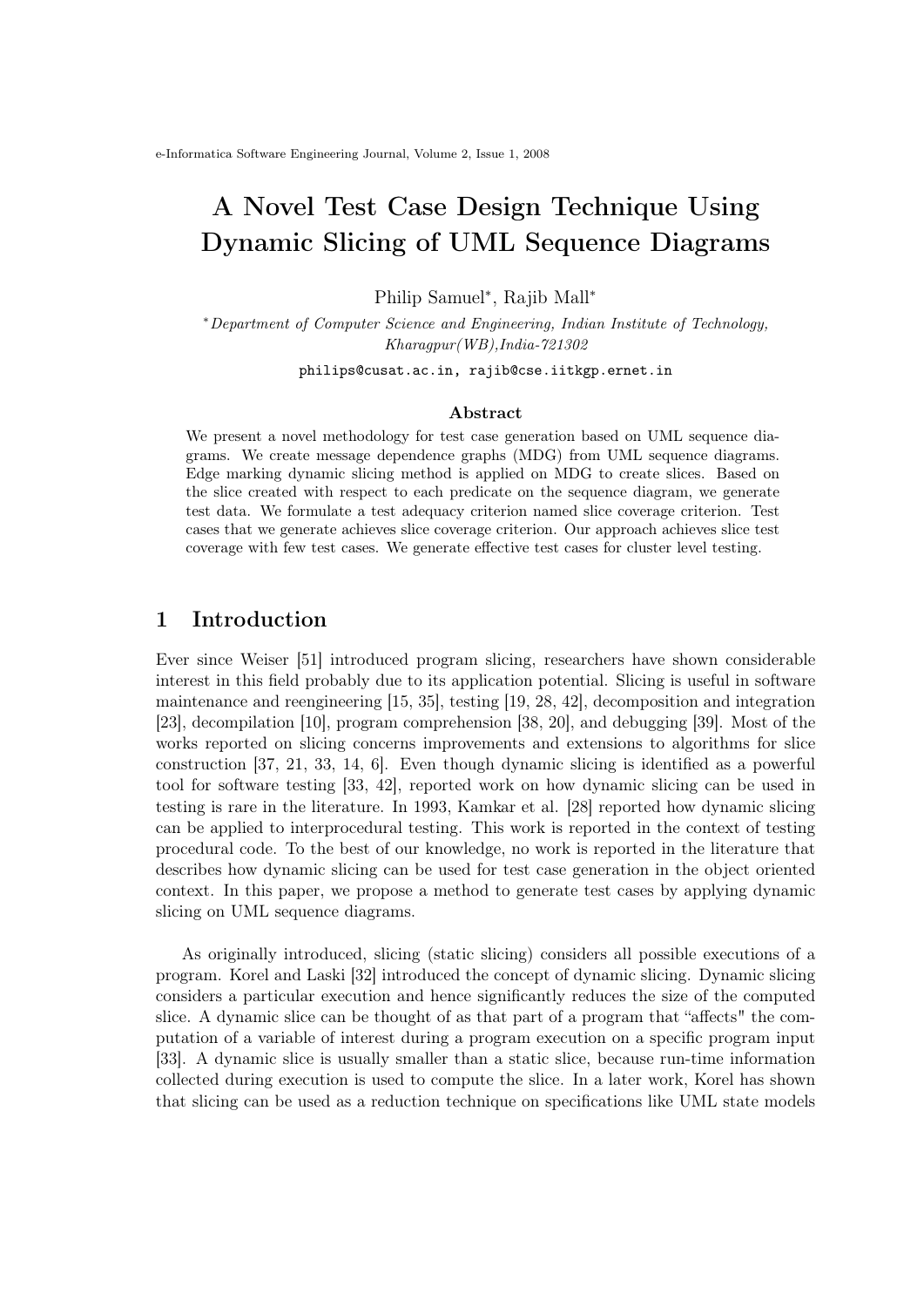[34].

The goal of software testing is to ensure quality. Software testing is necessary to produce highly reliable systems, since static verification techniques suffer from several handicaps in detecting all software faults [5]. Hence, testing will be a complementary approach to static verification techniques to ensure software quality. As software becomes more pervasive and is used more often to perform critical tasks, it will be required to be of very high quality. Unless more efficient ways to perform effective testing are found, the fraction of development costs devoted to testing will increase to unacceptable levels [45].

The most intellectually challenging part of testing is the design of test cases. Test cases are usually generated based on program source code. An alternative approach is to generate test cases from specifications developed using formalisms such as UML models. In this approach, test cases are developed during analysis or design stage itself, preferably during the low level design stage. Design specifications are an intermediate artifact between requirement specification and final code. They preserve the essential information from the requirement, and are the basis of code implementation. Moreover, in component-based software development, often only the specifications are available and the source code is proprietary. Test case generation from design specifications has the added advantage of allowing test cases to be available early in the software development cycle, thereby making test planning more effective. It is therefore desirable to generate test cases from the software design or analysis documents, in addition to test case design using the code.

Now, UML is widely used for object oriented modeling and design. Recently, several methods have been proposed to execute UML models [48, 41, 47, 18, 13, 11]. Executable UML [41, 47] allows model specifications to be efficiently translated into code. Executable UML formalizes requirements and use cases into a set of verifiable diagrams. The models are executable and testable and can be translated directly into code by executable UML model compilers. Besides reducing the effort in the coding stage, it also ensures platform independence and avoids obsolescence. This is so because the code often needs to change when ported to new platforms or fine tuning the code on efficiency or reliability considerations. It also allows meaningful verification of the models by executing them in a test and debug environment. Our test generation approach can also work on executable UML models.

UML-based automatic test case generation is a practically important and theoretically challenging topic. Literature survey indicates, testing based on UML specifications is receiving an increasing attention from researchers in the recent years. In using UML in the software testing process, here we focus primarily on the sequence diagrams where sequence diagrams model dynamic behavior. This is because most of the activities in software testing seek to discover defects that arise during the execution of a software system, and these defects are generally dynamic (behavioral) in nature [52]. Software testing is fundamentally concerned with behavior (what it does), and not structure (what it is) [27]. Customers understand software in terms of its behavior, not its structure. Further, UML is used in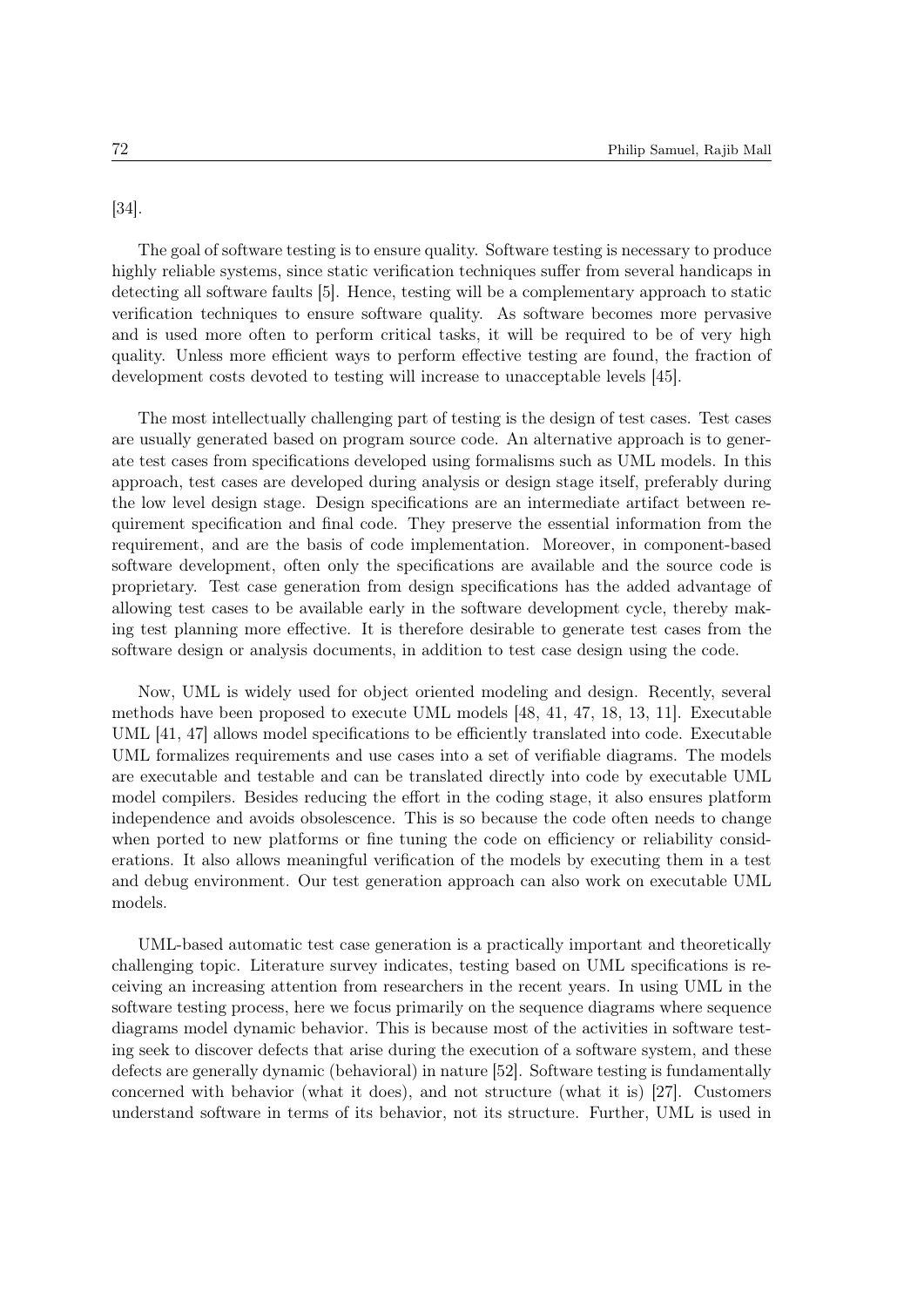the design of object-oriented software, which is primarily event-driven in nature. In such cases, the concept of a main program is minimized and there is no clearly defined integration structure. Thus there is no decomposition tree to impose the question of integration testing order of objects. Hence, it is no longer natural to focus on structural testing orders. Whereas, it is important to identify in what sequence objects interact to achieve a common behavior. In this context, UML sequence diagrams forms an useful means by which we can generate effective test cases for cluster level testing.

In this paper, we concentrate on UML sequence diagrams to automatically generate test cases. This paper is organized as follows: A brief discussion on sequence diagrams is given in the next section. In Section 3 we discuss few basic concepts. Section 4 describes our methodology to generate test cases from sequence diagrams and explains our methodology with an example. Section 5 discusses an implementation of our test methodology. Related research in the area of UML based testing is discussed in the Section 6 and conclusions are given in Section 7.



# 2 UML Sequence Diagrams

Figure 1: A Sequence Diagram Showing Various Notations

UML Sequence diagrams capture time dependent (temporal) sequences of interactions between objects. They show the chronological sequence of the messages, their names and responses and their possible arguments. A sequence diagram has two dimensions: the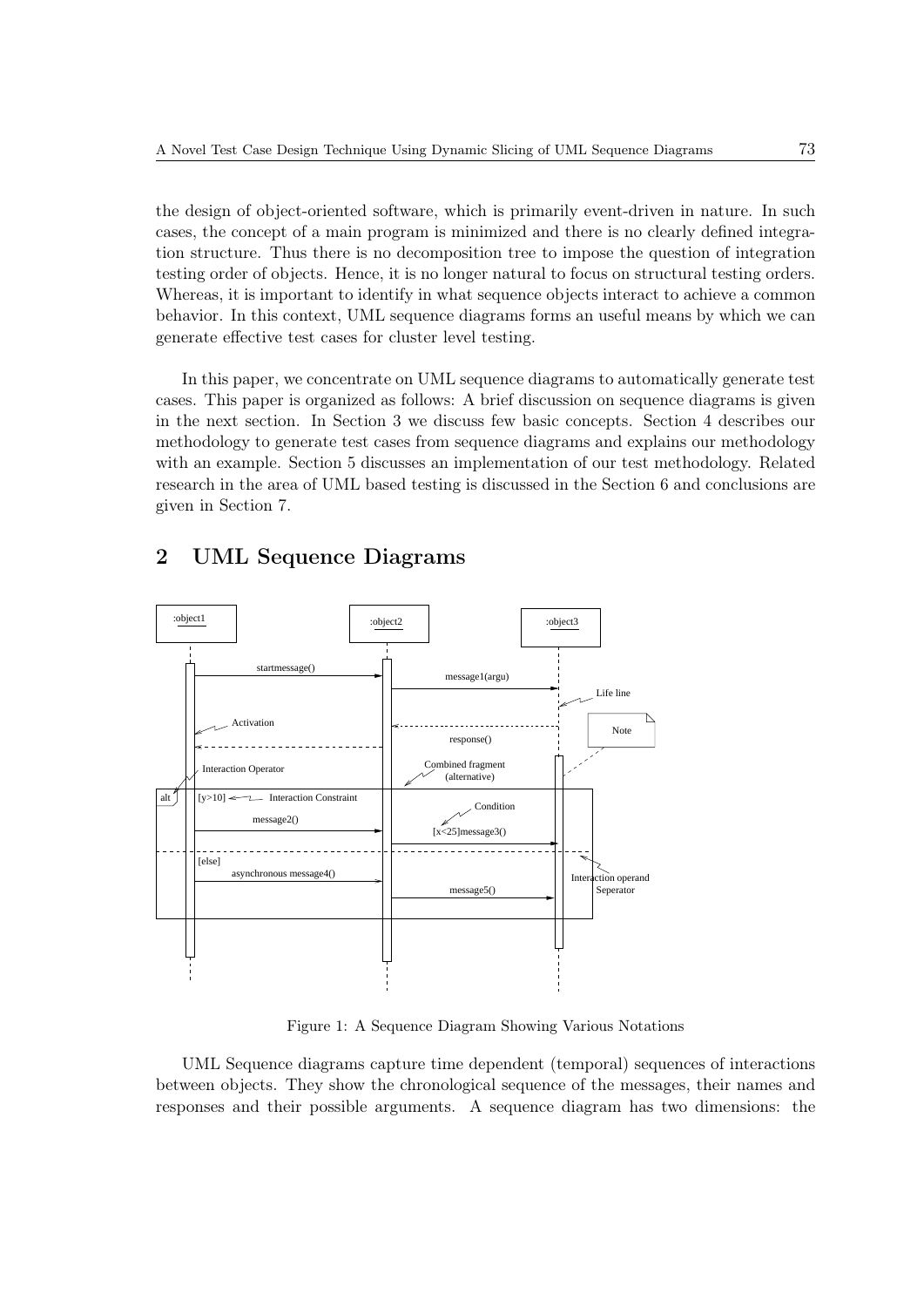vertical dimension represents time, and the horizontal dimension represents different instances. Normally time proceeds from top to bottom [44]. Message sequence descriptions are provided in sequence diagrams to bring forth meanings of the messages passed between objects. Sequence diagrams describe interactions among software components, and thus are considered to be a good source for cluster level testing. In UML, a message is a request for a service from one UML actor to another, these is typically implemented as method calls. We assume that each sequence diagram represents a complete trace of messages during the execution of a user-level operation.

An example of a UML sequence diagram is shown in Fig. 1. The vertical dashed line in the diagram is called a lifeline. A lifeline represents the existence of the corresponding object instance at a particular time. Arrows between the lifelines denote communication between object instances using messages. A message can be a request to the receiver object to perform an operation(of the receiver). A synchronous message is shown with a filled arrowhead at the end of a solid line. An asynchronous message is depicted with an open arrowhead at the end of a solid line. Return messages are usually implied. We can explicitly show return messages using an open stick arrowhead with a dashed line as shown in Fig. 1. An object symbol shown with a rectangle is drawn at the head of the lifeline. An activation (focus of control) shows the period during which an instance is performing a procedure. The procedure being performed may be labeled in text next to the activation symbol or in the margin.

UML 2.0 also allows an element called note, for adding additional information to the sequence diagram. Notes are shown with dog-eared rectangle symbols linked to object lifeline through a dashed line as shown in Fig.1. Notes are convenient to include pseudocode, constraints, pre-conditions, post-conditions, text annotations etc. in sequence diagram. However, in our approach we restrict the notes to contain only executable statements. Messages in the sequence diagram are chronologically ordered. So we have numbered them based on their timestamps. Further, we have numbered the notes in an arbitrary manner.

In UML 2.0, a set of interactions can be framed together and can be reused at other locations. Different interaction fragments can be combined to form a combined fragment. A combined interaction fragment defines an expression of interaction fragments. A combined interaction fragment is defined by an interaction operator and corresponding interaction operands. Through the use of combined fragments, the user will be able to describe a number of traces in a compact and concise manner. A combined fragment with an operator alt (for alternative) is shown in Fig. 1.

# 3 Basic Concepts

In this section, we discuss a few basic concepts that are useful to understand the rest of this paper.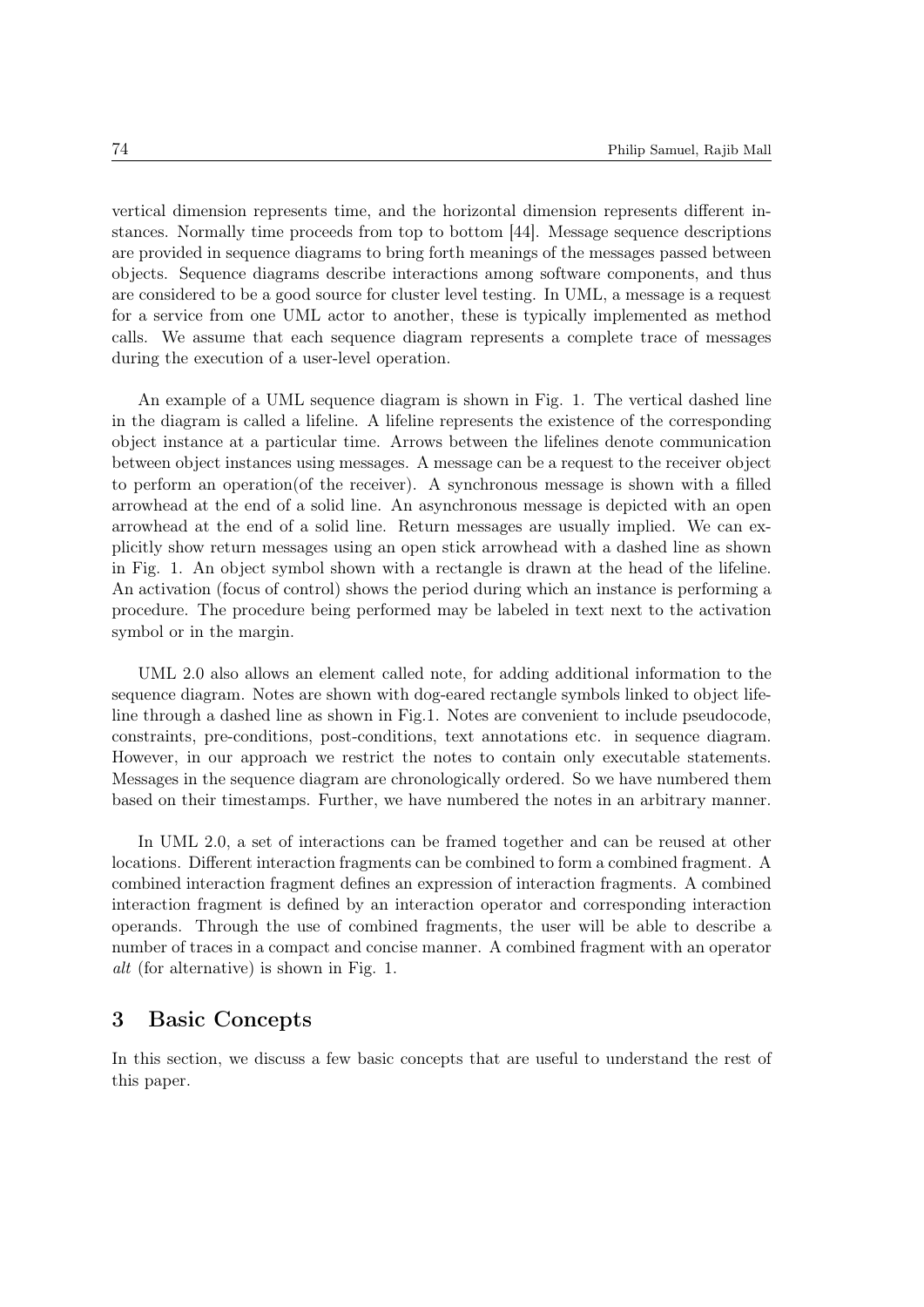Class, Cluster and System Level Testing: In object oriented systems, generally testing is done at different levels of abstraction: class level, cluster level and system level[9, 50, 30]. Class level testing tests the code for each operation supported by a class as well as all possible method interactions within the class. Class level testing also includes testing the methods in each of the states that a corresponding object may assume. At cluster level testing, the interactions among cooperating classes are tested. This is similar to integration testing. The system level testing is carried out on all the clusters making up the complete system.

Executable UML: Executable UML [41, 47] allows model specifications to be efficiently translated into code. Executable UML can formalize requirements and use cases into a rich set of verifiable diagrams. The models are executable and testable and can be translated directly into code by executable UML model compilers. The benefits of this approach go well beyond simply reducing or eliminating the coding stage; it ensures platform independence, avoids obsolescence (programming languages may change, the model doesn't) and allows full verification of the models by executing them in a test and debug environment.

Test Case: A test case is the triplet (I,D,O) where I is the state of the system at which the test data is input, D is the test data input to the system, and O is the expected output of the system [2, 40, 43]. The output produced by the execution of the software with a particular test case provides a specification of the actual software behavior.

# 4 Dynamic Slicing based Test Case Generation from Sequence Diagrams

In this section we describe our proposed methodology for automatic test case generation from UML sequence diagrams using dynamic slicing. We first define a few terms and the relevant test coverage criteria.

# 4.1 Definitions

The following definitions would be used in the description of our methodology.

Message Dependency Graph (MDG): We define MDG as a directed graph with (N,E), where N is a set of nodes and E is a set of edges. MDG shows the dependency of a given node on the others. Here a node represents either a message or a note in the sequence diagram and edges represent either control or data dependency among nodes. Here we have assumed that notes are attached to objects and the statements on the notes are executed when its corresponding lifeline is activated. MDG does not distinguish between control or data dependence edges. It does however distinguish between stable and unstable edges. Definitions of stable and unstable edges are given subsequently. The induced subgraph of MDG of the sequence diagram in Fig.2 on the Node  $Set(3,4,5,6,7,8,9,10,11,12,13)$  is shown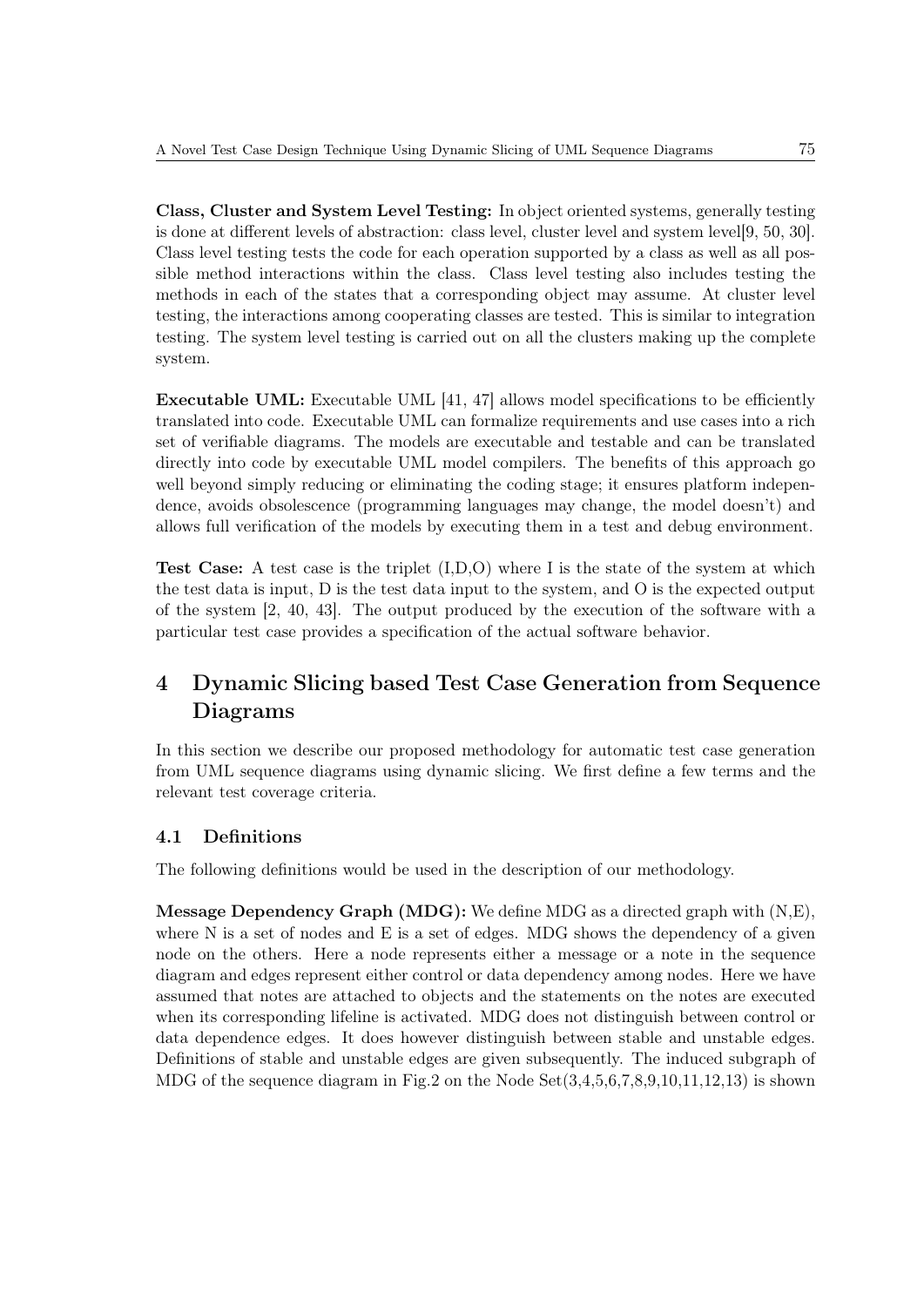in Fig.3. of Subsection 4.7.

Slicing Criteria: Slices are constructed based on a slicing criterion. Weiser's slicing criterion [51] consisted of a set of variables of interest and a point of interest within the original program. Statements which cannot affect the values of variables at a point of interest in the program are removed to form the slice. In our case, the slicing criterion (m, V) specifies the location (identity) of a message m in its corresponding MDG and V is a set of variables that are used by the conditional predicate on the message at m.

Dynamic Slice: A dynamic slice of a sequence diagram is defined with respect to its corresponding MDG. Consider a predicate in MDG on a message m in a sequence diagram. A dynamic slice is the induced subgraph of MDG, induced by the set of nodes in MDG that affect a predicate at m for a given execution. We call this slice as a dynamic slice of sequence diagram. Those nodes of MDG that do not affect the predicate at m are removed to form the slice, for the slicing criterion (m,V).

UseVar $(x)$ : It is the set of all nodes in MDG that uses the value of variable x. For example, in the expression  $(n = x * y)$  there is a use of the value of the variable x.

Allot  $Var(x)$ : It is the set of all nodes in MDG that defines the variable x. In addition, consider a conditional guard specifies a condition in a message using variable x. If x is used to specify another condition in another message, such conditional guards are also treated as members of AllotVar $(x)$ . We use the term allotment to indicate that a variable x is either defined or if x is used to specify guards in the rest of paper. For example, consider nodes 4 and 8 in MDG as shown in Fig. 3. These nodes correspond to messages  $[y < 50]$ *msg*4 and  $[y > 120]$  msgs respectively in Fig. 2. For a particular input value for the variable y, only one of these messages will take place. Hence, both nodes 4 and 8 are treated as members of AllotVar $(y)$ . A use of y will require only one of the AllotVar $(y)$ , not both.

**Dependence Edge:** If node i is a member of usevar $(x)$  and a node j is a member of AllotVar $(x)$ , then there is a directed edge from node i to node j, this edge is also called a dependence edge.

**Dependency Path:** A dependency path F from some node  $v_i$ , to a node  $v_k$  is a sequence of nodes and edges in MDG from  $v_i$  to  $v_k$ .

**Unstable Edge:** Let  $M, M_i, M_j$  be three nodes in MDG. An outgoing dependence edge  $(M, M<sub>i</sub>)$  in MDG is said to be unstable if there exists an outgoing dependence edge  $(M, M<sub>i</sub>)$ with  $M_i$  not equal to  $M_j$  such that the statements  $M_i$  and  $M_j$  both are members of AllotVar(x). For example, in Fig.2, the messages  $y < 50$  msg4 and  $(y > 120$  msg8 will form unstable edges with respect to the message  $[a + y > 20]$  msg11. These edges corresponds to (4,11) and (8,11) respectively in the MDG shown in Fig.3.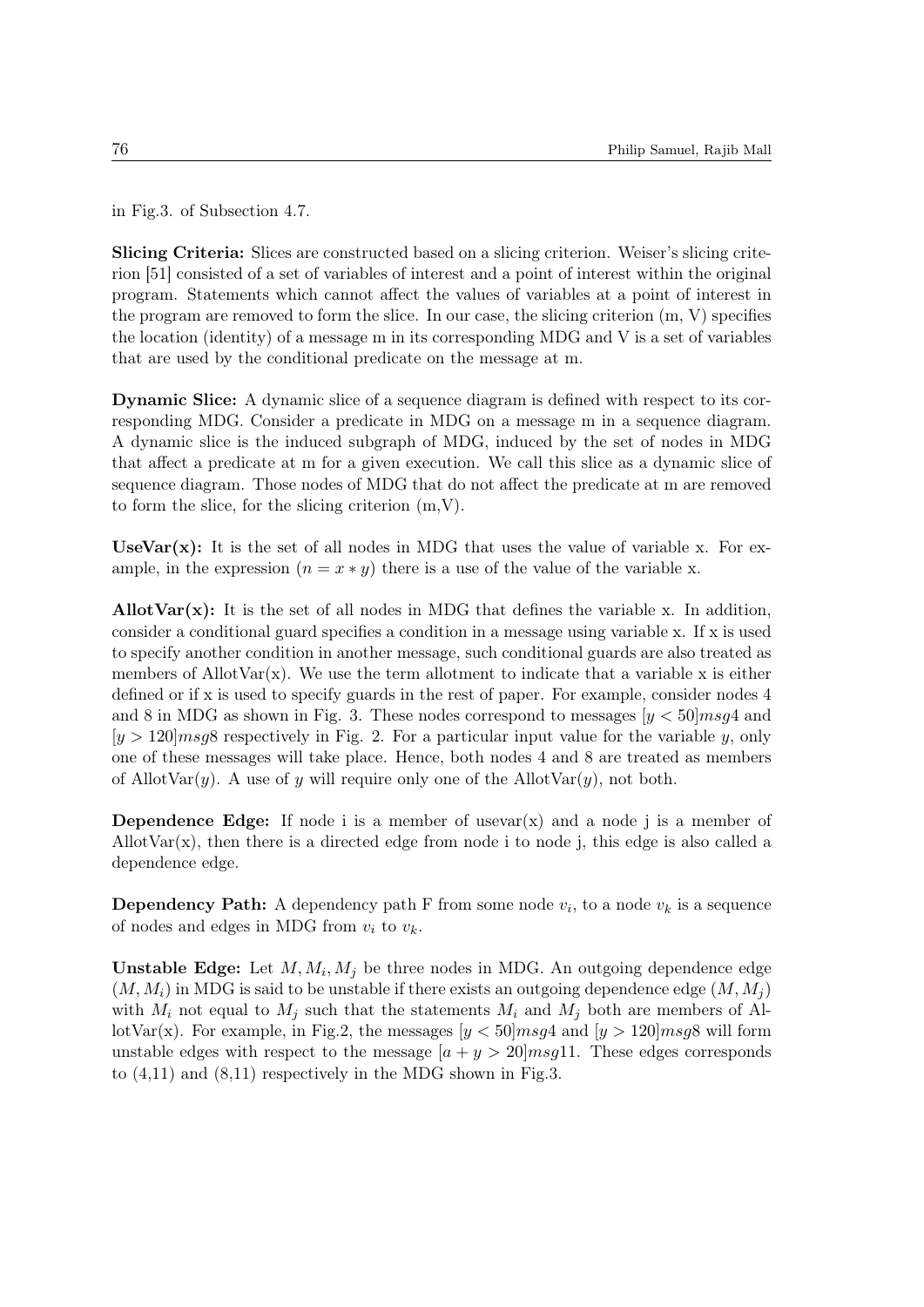Stable Edge: An edge in a dependency graph is said to be stable, if it is not an unstable edge.

**Slice Condition:** Consider a slice S of a sequence diagram for the slicing criterion  $(m, V)$ . The slice condition of the slice S is the conjunction of all the individual predicates present in the dynamic slice for a given execution.

Slice Domain: The slice domain of slice S is the set of all input data values for which the slice condition of S is satisfied.

Boundary: A slice domain is surrounded by a boundary. A boundary is a set of data points. A boundary might consist of several segments and each segment of the boundary is called a border [17]. Each border is determined by a single simple predicate in the slice condition. A border crossing occurs for some input where the conditional predicate changes its Boolean value from true to false or vice versa.

# 4.2 Test Coverage

A software test data adequacy criterion (or coverage criterion) is used to find out whether a set of test cases is sufficient, or "adequate," for testing a given software. Some of the relevant test criteria are introduced in this section.

# 4.2.1 Slice Coverage Criterion

Several test coverage criteria such as message path criteria, full predicate coverage etc., have been proposed in the literature[2]. Several other criteria such as slice coverage criterion can easily be formulated based on these criteria. We extend slice coverage criterion from path based criteria. Slice criteria is defined with respect to a dependency graph. We define slice coverage criterion for sequence diagram as follows: Consider a test set T and an MDG corresponding to a sequence diagram SD. In order to satisfy the slice coverage criterion, it is required that T must cause all the dependency paths in MDG for each slice to be taken at least once. Slice coverage ensures that all the dependency paths of an MDG (Message Dependency Graph) are covered.

# 4.2.2 Full Predicate Coverage

Full predicate coverage criterion requires that each clause should be tested independently [43]. In other words, each clause in each predicate on every message must independently affect the outcome of the predicate. Given a test set T and sequence diagram SD, T must cause each clause in every predicate on each message in SD to take on the values of TRUE and FALSE while all other clauses in the predicate have values such that the value of the predicate will always be the same as the clause being tested. This ensures that each clause in a condition is separately tested.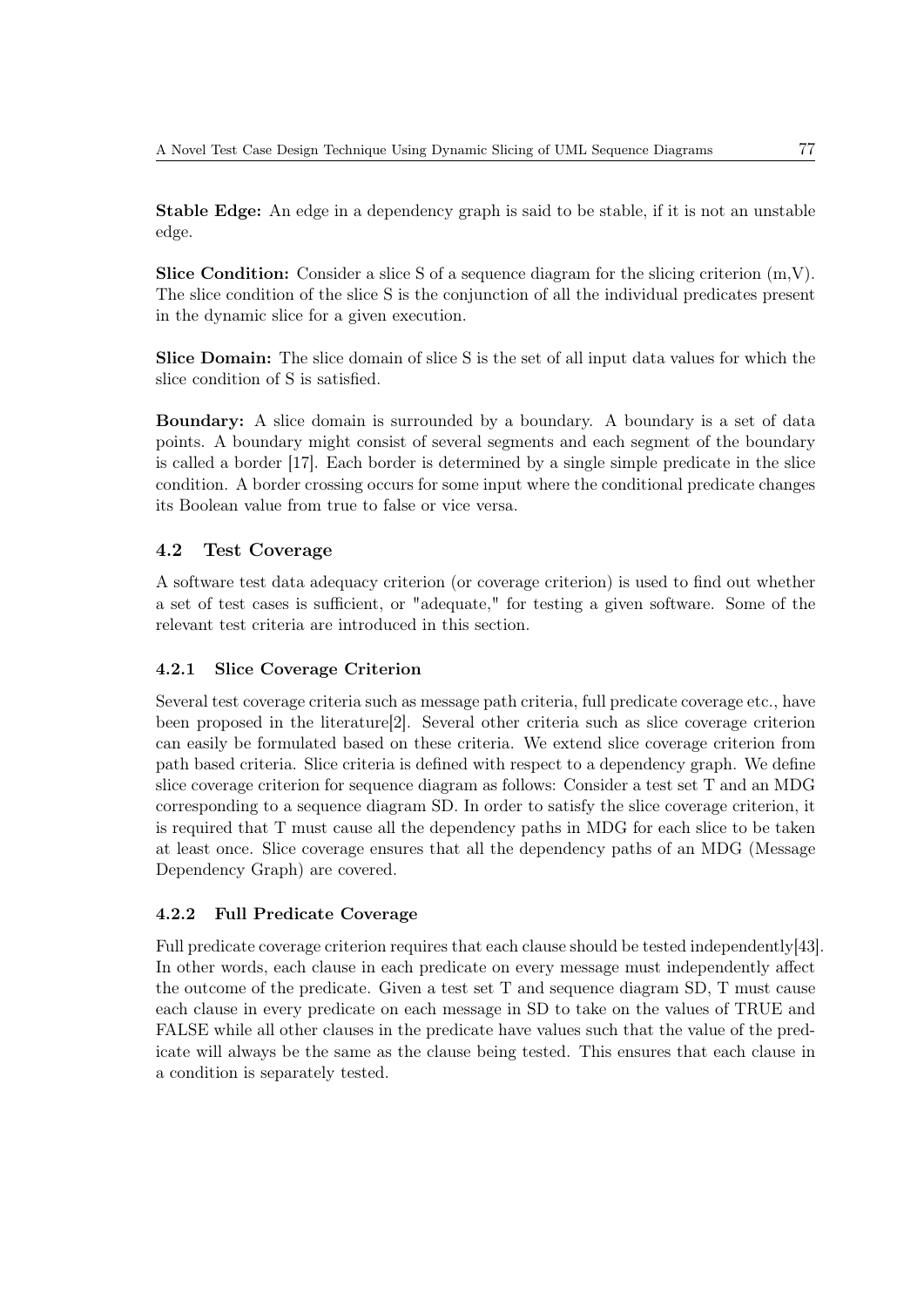#### 4.2.3 Boundary Testing Criterion

Testers have frequently observed that domain boundaries are particularly fault-prone and should therefore be carefully checked[25]. Boundary testing criterion is applicable whenever the test input domain is subdivided into subdomains by decisions (conditional predicates). Let us select an arbitrary border for each predicate p. We assume that the conditional predicates on the sequence diagram are relational expressions (inequalities). That is, all conditional predicates are of the following form:  $E_1 \text{op} E_2$ , where  $E_1 \text{and} E_2$  are arithmetic expressions, and op is one of  $\{\langle\,\rangle,\leq,\geq\}$ . Jeng and Weyuker[25] have reported that an inequality border can be adequately tested by using only two points of test input domain, one named ON point and the other named OFF point. The ON point can be anywhere on the given border. It does not even have to lie exactly on the given border. All that is necessary is that it satisfies all the conditions associated with the border. The requirement for the OFF point is that it be as close to the ON point as possible, but it should lie outside the border.

The boundary testing criterion can now be defined as follows: The boundary testing criterion is satisfied for inequality borders if each selected inequality border b is tested by two points (ON-OFF) of test input domain such that, if for one of the points the outcome of a selected predicate q is true, then for the other point the outcome of q is false. Also the points should satisfy the slice condition associated with b and the points should be as close as possible to each other [17].

Definitions of boundary testing criteria for equality and non-equality borders are defined in [25, 17]. For conciseness, we do not consider them here. However they can easily be considered in our approach. We use boundary testing as an extension of slice coverage criterion. The number of test cases to be generated for achieving slice coverage criterion can be very large if we use a random approach. We reduce this by using boundary testing along with slice coverage. For example consider a the predicate  $(n < 400)$  shown in Fig.2. In the example section we have shown two test data that can be used to test it and they are [21,20] and [21,19] where, the test data has the values of [x,y] for the predicate  $(n < 400)$ . The slice condition consists of  $(x > 20)$ ,  $(y < 50)$ ,  $(n = x \times y)$  and the test data is generated subject to slice condition. Instead of generating a set of test cases randomly and selecting the test cases from this set that satisfies this slice condition, we generate two test cases based on a simple predicate using boundary testing.

#### 4.3 Overview of Our Approach

In our approach, the first step is to select a conditional predicate on the sequence diagram. The order in which we select predicates is the chronological order of messages appearing in a sequence diagram. For each message in the sequence diagram, there will be a corresponding node in the MDG. For each conditional predicate, we create the dynamic slice for the slicing criteria (m,V) and with respect to each slice we generate test data. The generated test data for each predicate corresponds to the true or false values of the conditional predicate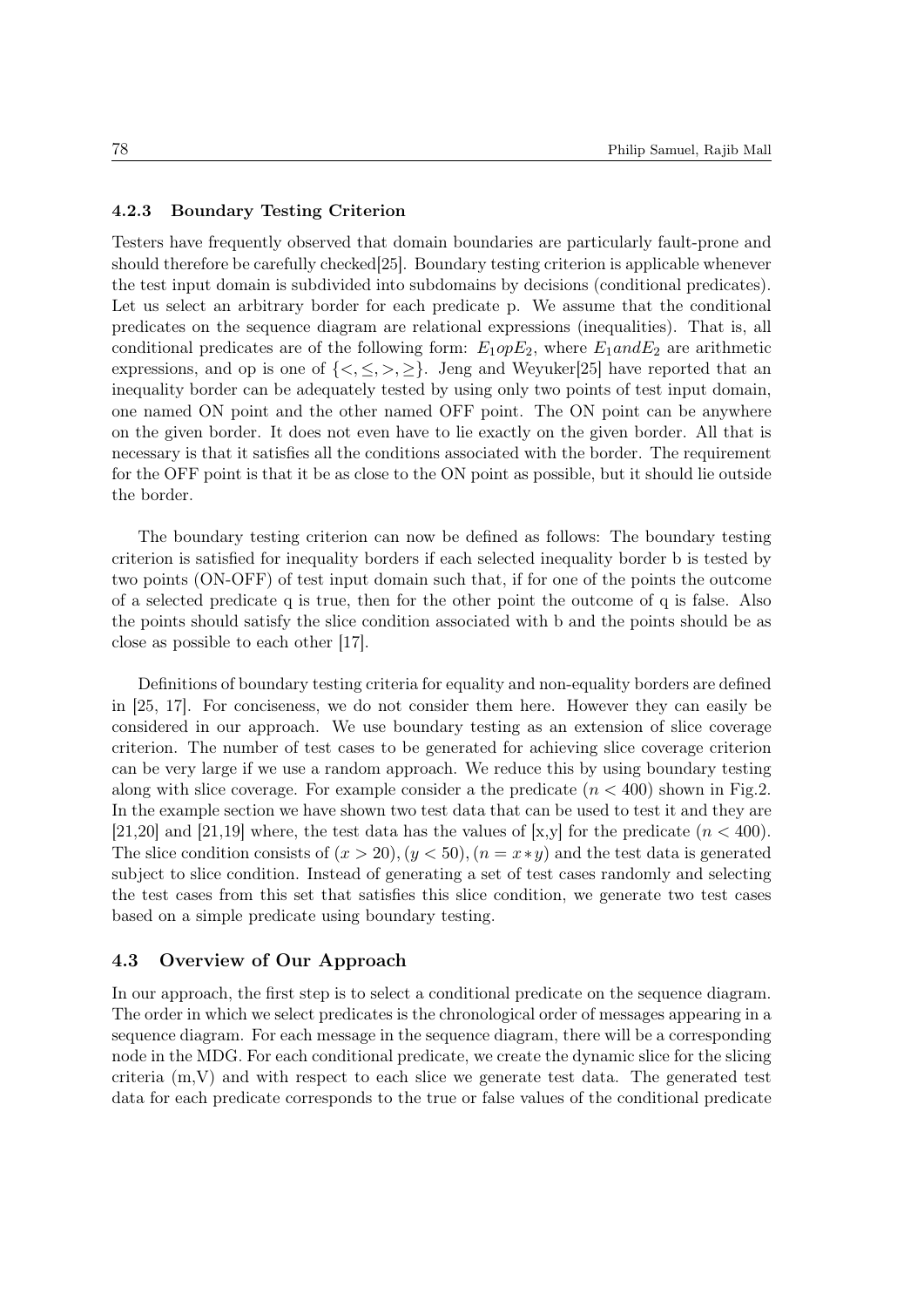and these values are generated subject to the slice condition. This helps to achieve slice coverage. The different steps of our approach are elaborated in the following subsections.

#### 4.4 Dynamic Slice of Sequence Diagrams

In our approach, a dynamic slice of a sequence diagram is constructed from its corresponding MDG (Message dependency graph). An MDG is created statically and it needs to be created only once. For each message in the sequence diagram, there will be a corresponding node in the MDG. From MDG, we create the dynamic slice corresponding to each conditional predicate, for the slicing criteria  $(m,V)$ . For creating dynamic slices we use an edge marking method. Edge marking methods are reported in [26, 42] for generating dynamic slices in the context of procedural programs. Their edge marking methods uses program dependence graph. We generate a message dependence graph from UML sequence diagram and apply the edge marking technique on it. Edge marking algorithm is based on marking and unmarking the unstable edges appropriately as and when dependencies arise and cease at run time. After an execution of the node x at run-time, an unstable edge $(x,y)$ is marked if the node x uses the value of the variable v at node y and node y is a member of AllotVar(v). A marked unstable edge(x,y) is unmarked after an execution of a node z if the nodes y and z are in AllotVar(v), and the value of v computed at node y does not affect the present value of v at node z. In our approach we generate test data that satisfies all constraints corresponding to a slice.

Before execution of a message sequence M, the type of each of its edges in MDG is appropriately recorded as either stable or unstable. The dependence associated with a stable edge exists at every point of execution. The dependence associated with an unstable edge keeps on changing with the execution of the node. We mark an unstable edge when its associated dependence exists, and unmark when its associated dependence ceases to exist. Each stable edge is marked and each unstable edge is unmarked at the time of construction of the MDG. We mark and unmark edges during the execution of the message sequences, as and when a dependencies arise or cease, and a stable edge is never unmarked. Let  $\text{dslice}(n)$ denote the dynamic slice with respect to the most recent execution of the node n. Let  $(n, x_1), (n, x_2), \ldots, (n, x_n)$  be all the marked outgoing dependence edges of n in the updated MDG after an execution of the node n. It is clear that the dynamic slice with respect to the present execution of the node is  $dslice(n) = x_1, x_2, \ldots, x_n \cup dslice(x_1) \cup \cdots \cup dslice(x_n)$ .

We now present the edge marking dynamic slicing algorithm for sequence diagrams in pseudocode form. Subsequently this method is explained using an example.

#### Edge Marking Dynamic Slicing Algorithm for Sequence Diagrams

- Do before execution of the message sequence:-
	- Unmark all the unstable edges.
	- $-$  Set dslice(n) = NULL for every node n of the MDG.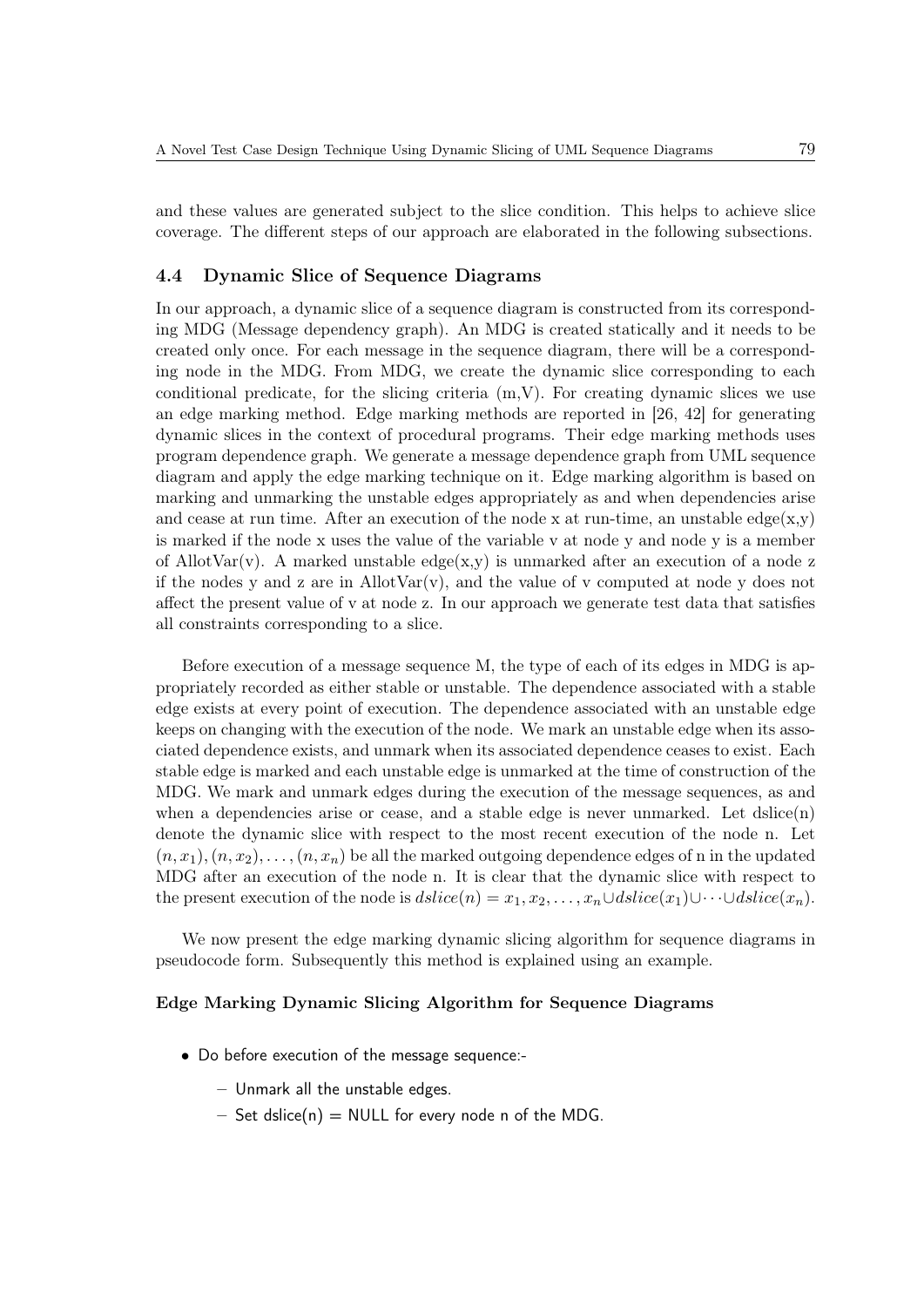- For each node n of the message sequence Do
	- For every variable used at n, mark the unstable edge corresponding to its most recent allotment. (Suppose there is a predicate  $x > 50$  which is true for the given execution step and inputs then the edge to that predicate is marked. If the predicate is false then it remains unmarked.)
	- Update dslice(n).
	- If n is a member of AllotVar(x) and n is not a UseVar(x) node, then do the following :-
		- ∗ Unmark every marked unstable edge  $(n_1, n_2)$  with  $n_1 ∈ UseVar(x)$  and  $n_2$  is a node that does not affect the present allotment of the variable var. Hence, the marked unstable edge  $(n_1, n_2)$  representing the dependence of node  $n_1$  on node  $n_2$  in the previous execution of node  $n_1$  will not continue to represent the same dependence in the next execution of node  $n_1$ .

For example, let  $x = 30$ ,  $y = 45$ ,  $p = 55$ ,  $q = 40$ ,  $a = 10$  be a data set for the diagram given in Fig. 2. For the slicing criteria  $(11,y)$ , initially let edges  $(11,4)$  and  $(11,8)$  are unmarked unstable edges as seen in Fig. 3. During the execution of node 11, for the given data set, we mark the unstable edge  $(11,4)$  whereas the unstable edge  $(11,8)$  remains unmarked as the value of y at present is 45. Hence the dynamic slice of node 11 for the slicing criteria (11,y) is  $4 \cup \text{dslice6}$  and do not include 8. Let at some other execution, the data set is  $x = 30$ ,  $y = 55$ ,  $p = 45$ ,  $q = 40$ ,  $a = 10$ . In this case the dynamic slice of node 11 for the slicing criteria (11,y) is  $8 \cup \text{dslice}$  and do not include 4.

#### 4.5 Generation of Predicate Function

Consider an initial set of data  $I_0$  that is randomly generated for the variables that affect a predicate p in a slice S. As already mentioned in our approach, we compute two points named ON and OFF for a given border satisfying the boundary testing criterion. We transform the relational expressions of the predicates to a function F (Predicate Function). If the predicate p is of the form (E1 op E2), where E1 and E2 are arithmetic expressions, and op is a relational operator, then  $F = (E1 - E2)$  or  $(E2 - E1)$  depending on whichever is positive for the data  $I_0$ . Next we successively modify the input data  $I_0$  such that the function F decreases and finally turns negative. When F turns negative, it corresponds to the alternation of the outcome of the predicate. Hence as a result of the above predicate transformation, the change in the outcome of predicate p now corresponds to the problem of minimization of the function F. This minimization can be achieved through repeated modification of input data value.

#### 4.6 Test Data Generation

The basic search procedure we use for finding the minimum of the predicate function F is the alternating variable method  $[31, 17]$  which consists of minimizing F with respect to each input variable in turn. Each input data variable  $x_i$  is increased/decreased in steps of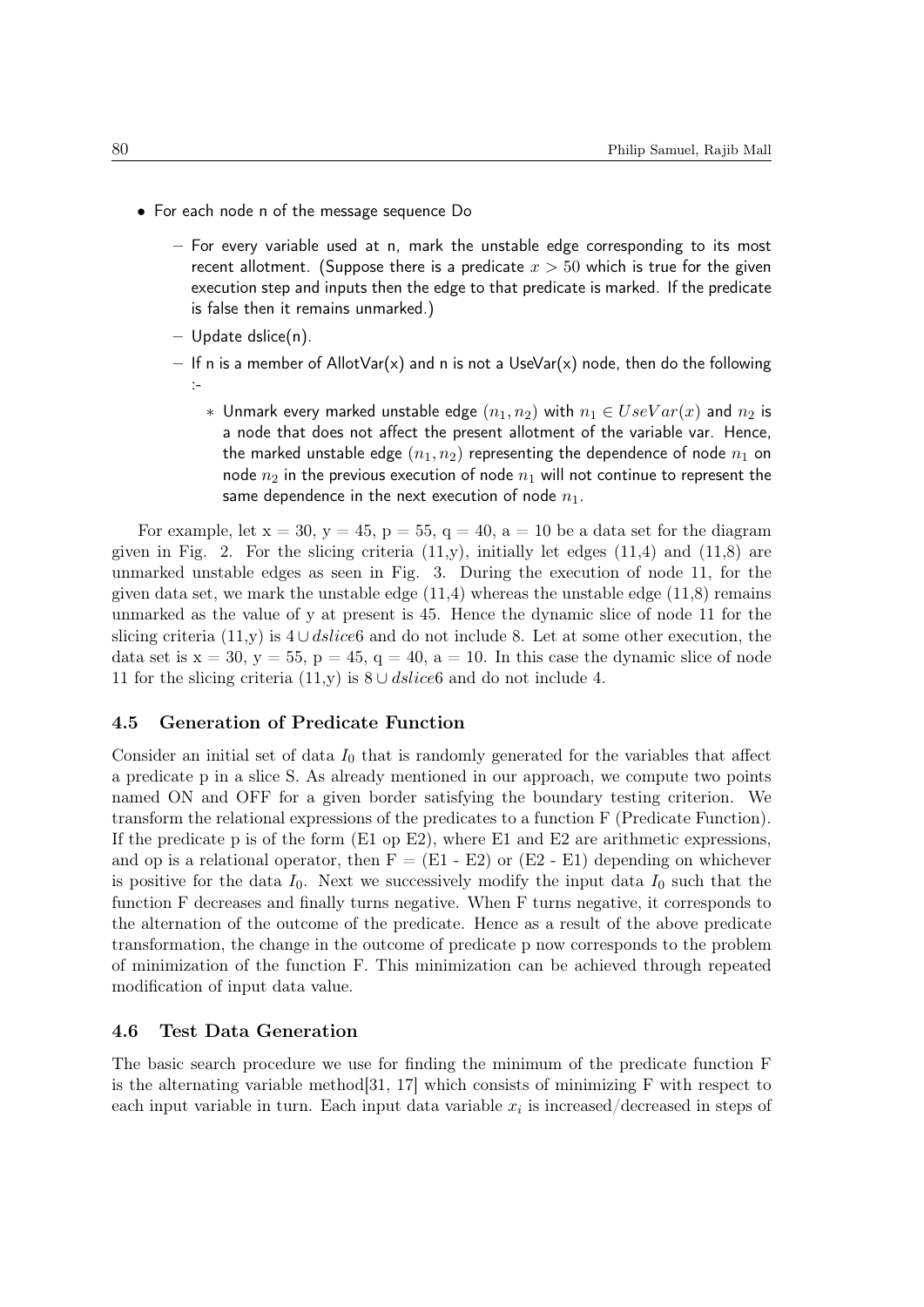$Ux_i$ , while keeping all the other data variables constant. Here  $Ux_i$  refers to a unit step of the variable  $x_i$ . The unit step depends on the data type being considered. For example, the unit step is 1 for integer values. The method works with many other types of data such as float, double, array, pointer etc. However the method may not work when the variable assumes only a discrete set of values. Each predicate in the slice can be considered to be a constraint. If any of the constraint is not satisfied in the slice, for some input data value, we say that a constraint violation has taken place. We compute the value of F when each input data is modified by  $Ux_i$ . If the function F has decreased on the modified data, and constraint violation has not occurred, then the given data variable and the appropriate direction is selected for minimizing F further. Here appropriate direction refers to whether we increase or decrease the data variable  $x_i$ . We start searching for a minimum with an input variable while keeping all the other input variables constant until the solution is found (the predicate function becomes negative) or the positive minimum of the predicate function is located. In the latter case, the search continues from this minimum with the next input variable.

#### 4.7 An Example

Consider an example sequence diagram as shown in Fig.2. We have selected this example as it demonstrates the concepts in our approach. We illustrate our methodology by explaining the test data generation for the predicate  $(n < 400)$  shown in Fig.2. Its corresponding MDG is shown in Fig.3. Let the slicing criterion be  $(6,n)$ . For this slicing criterion, the slice contains of the set of nodes that corresponds to predicates  $(x > 20)$ ,  $(y < 50)$ ,  $(n = x * y)$ . The function F will be the expression  $(n - 400)$ . Let  $I_0$  be the initial data: [25,40] where  $(x = 25, y = 40)$ . The condition  $(n < 400)$  is false for  $I_0$  as  $(1000 < 400)$ . The function F will be the expression  $(n - 400)$  and  $F(I_0) = 600$ . We should minimize F, in order to alter the boolean outcome of predicate  $(n < 400)$ , which is false initially.

First we decrease the value of data x in steps. In the first step, we take  $x = 24$  and the value of F is calculated as 560 for  $[x,y] = [24,40]$ . Observe that the function F reduces by reducing x. Therefore in the next step, the size of the step is doubled and hence the value of variable x is decreased by 2. As we minimize F further in several iterations, we finally arrive at two data points With  $[x,y] = [21,20]$ , F is positive and the condition  $(n < 400)$  is still false. So we take two data sets  $I_i n$  as  $[x,y] = [21,20]$  that makes F positive (or zero) and another data set  $I_0ut$  as  $|x,y| = |21,19|$  that makes F negative.

The test cases we generate for the predicate  $(n < 400)$  are (object1, [21,19], object2) and (object1, [21,20], object1) correspond to different truth values of the predicate  $(n < 400)$ . Here test cases has the form (sender object, [test data], receiver object). Test data has the values of [x,y] for the predicate  $(n < 400)$ . These test cases are generated satisfying the slice condition of the slice. With our proposed method we generate test cases for each such conditional predicates on the sequence diagram.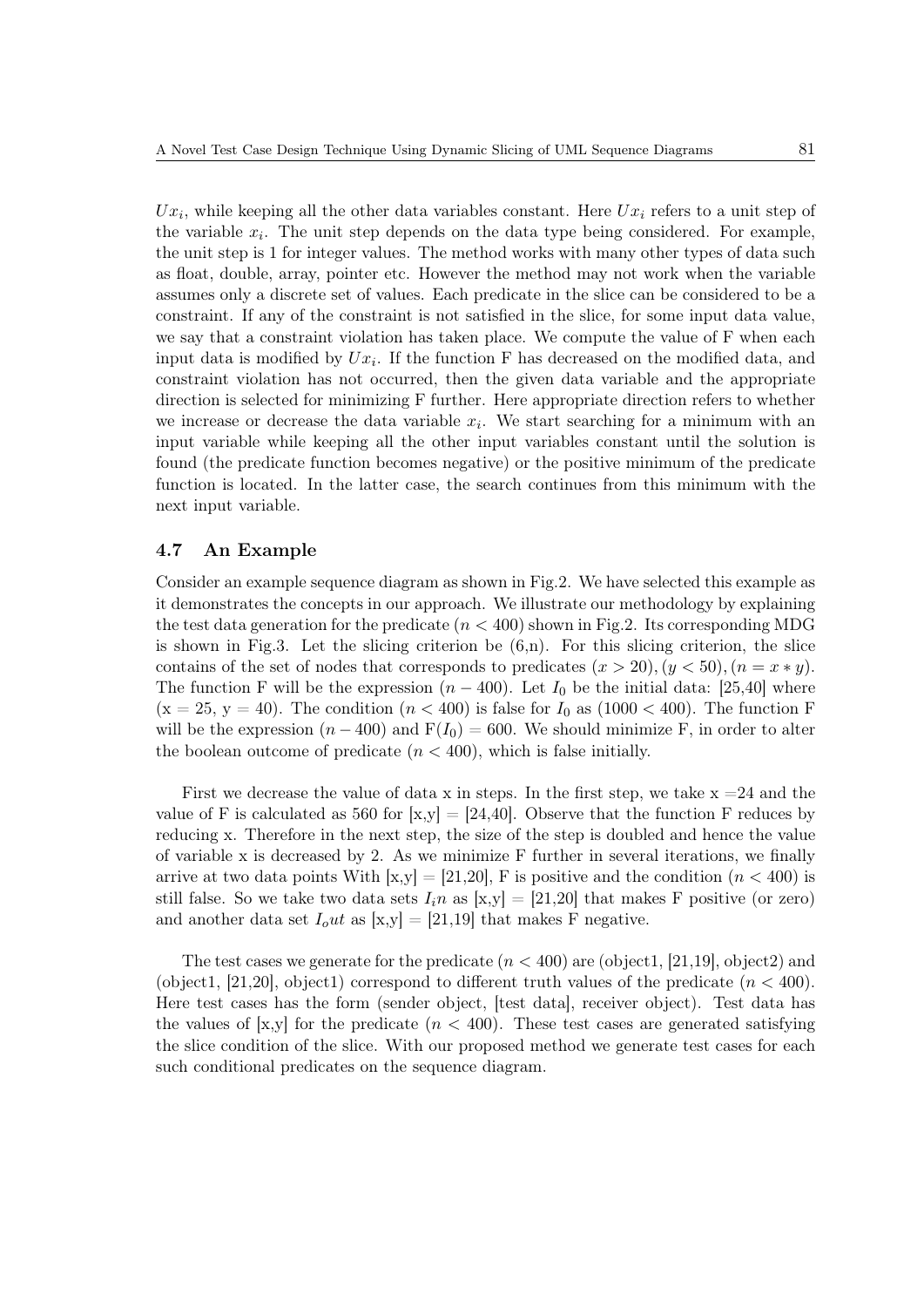

Figure 2: An Example Sequence Diagram

# 5 An Implementation

To the best of our knowledge, no full-fledged ready made tool exists that are publicly available to execute UML models. Hence, for generating dynamic slices in our experimentation, we have simulated the executions. We made a prototype tool that implements our method. Fig. 4 shows the important classes that we used to generate test cases from sequence diagram in our implementation. SliceGenerator class creates the message dependency graph. It makes the sets defSet and useSet for each variable in the sequence diagram. It forms slices based on the slicing criteria for each of the messages in the sequence diagram. SliceRecord class keeps a record of slices.

DocumentParser class parses the XML file corresponding to a UML sequence diagram. We used the Document Object Model (DOM) API that comes with the standard edition of the Java platform, for parsing XML files. The package org.w3c.dom.\*, provides the interfaces for the DOM. The DOM parser begins by creating a hierarchical object model of the input XML document. This object model is then made available to the application for it to access the information it contains in a random access fashion. This allows an application to process only the data of interest and ignore the rest of the document.

XmlBoundary is the class of the program from which the execution starts. It accepts an XML file of sequence diagram from a user. Then it extracts the parent tag of the XML file and passes the tag (called head) to the TestCaseController class. TestCaseController class coordinates the different activities of the program. TestCaseBoundary class is responsible for displaying the list of test cases for a collaboration diagram. The source and destination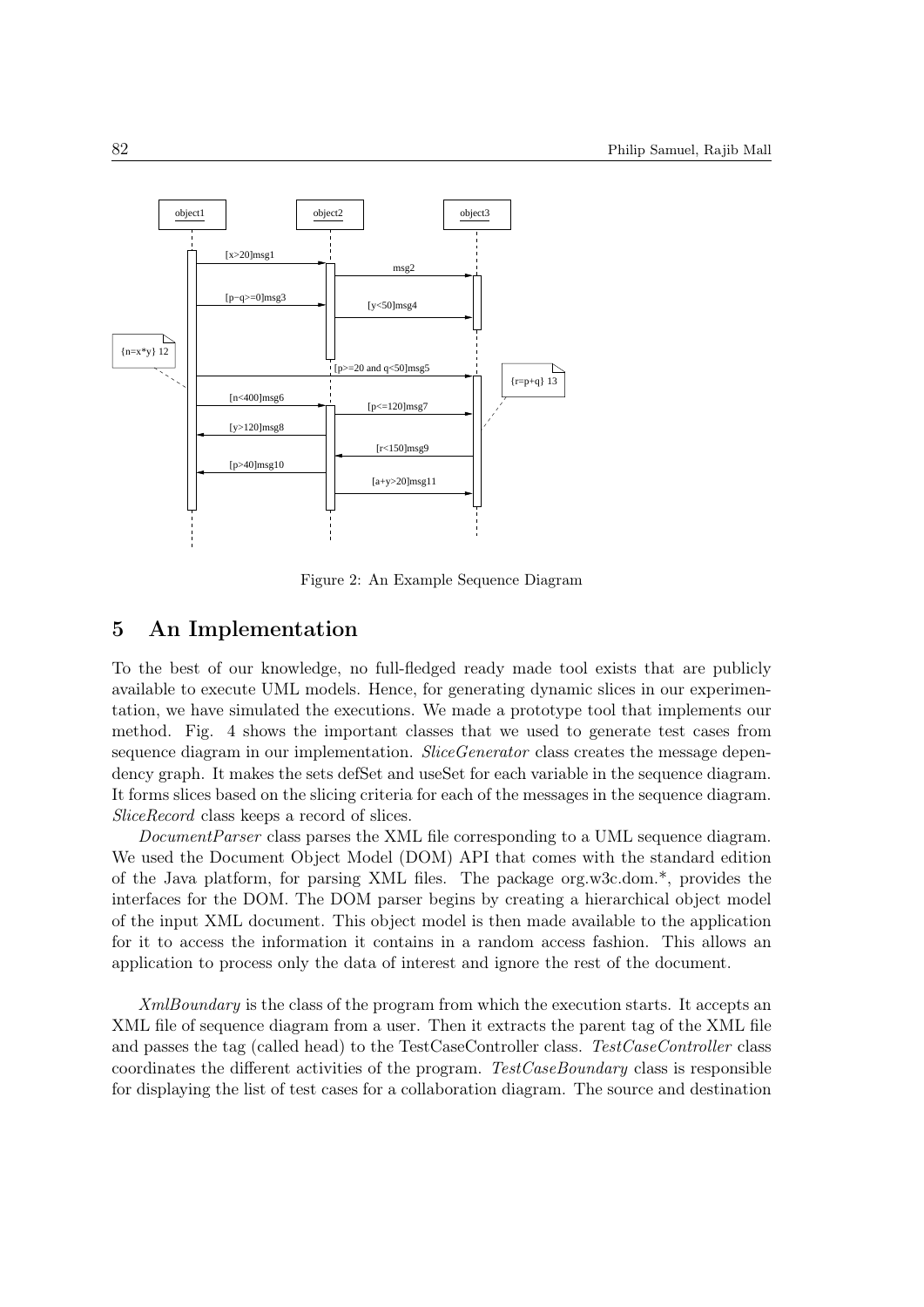

Figure 3: The Induced Subgraph of Dependency Graph of the Sequence Diagram in Fig.2 on the Node Set(3,4,5,6,7,8,9,10,11,12,13)

objects as well as the slice condition is printed along with test data.

In our prototype implementation, we have considered only integer and Boolean variables as part of the conditional expression in sequence diagrams. Other data types however can easily be considered. Further, for the prototype implementation we have assumed that the necessary constraints are available in notes instead of class/object diagrams. Extracting data types of attributes, or constraints from class/object diagrams for our implementation can be easily done. The GUI was developed using the swing component of Java. A GUI screen along with a sample sequence diagram is shown in Fig. 5. The GUI gives the flexibility to view the sequence diagram, its XML representation and the generated test cases. Fig. 6 shows the UTG display of the XML file of example given in Fig. 5. The corresponding test cases generated are shown in Fig. 7. Our tool allows storing the test cases as text files for later processing.

We have implemented our method for generating test cases automatically from UML sequence diagrams in a prototype tool named UTG. Here, UTG stands for UML behavioral Test case Generator. UTG has been implemented using Java and can easily integrate with any UML CASE tools like MagicDraw UML [24] that supports XML (Extensible Markup Language) format. Since UTG takes UML models in XML format as input, UTG is independent of any specific CASE tool. We have used the tool with several UML designs and the tool was found effective in generating test cases. The generated test cases were found to achieve the desired coverage.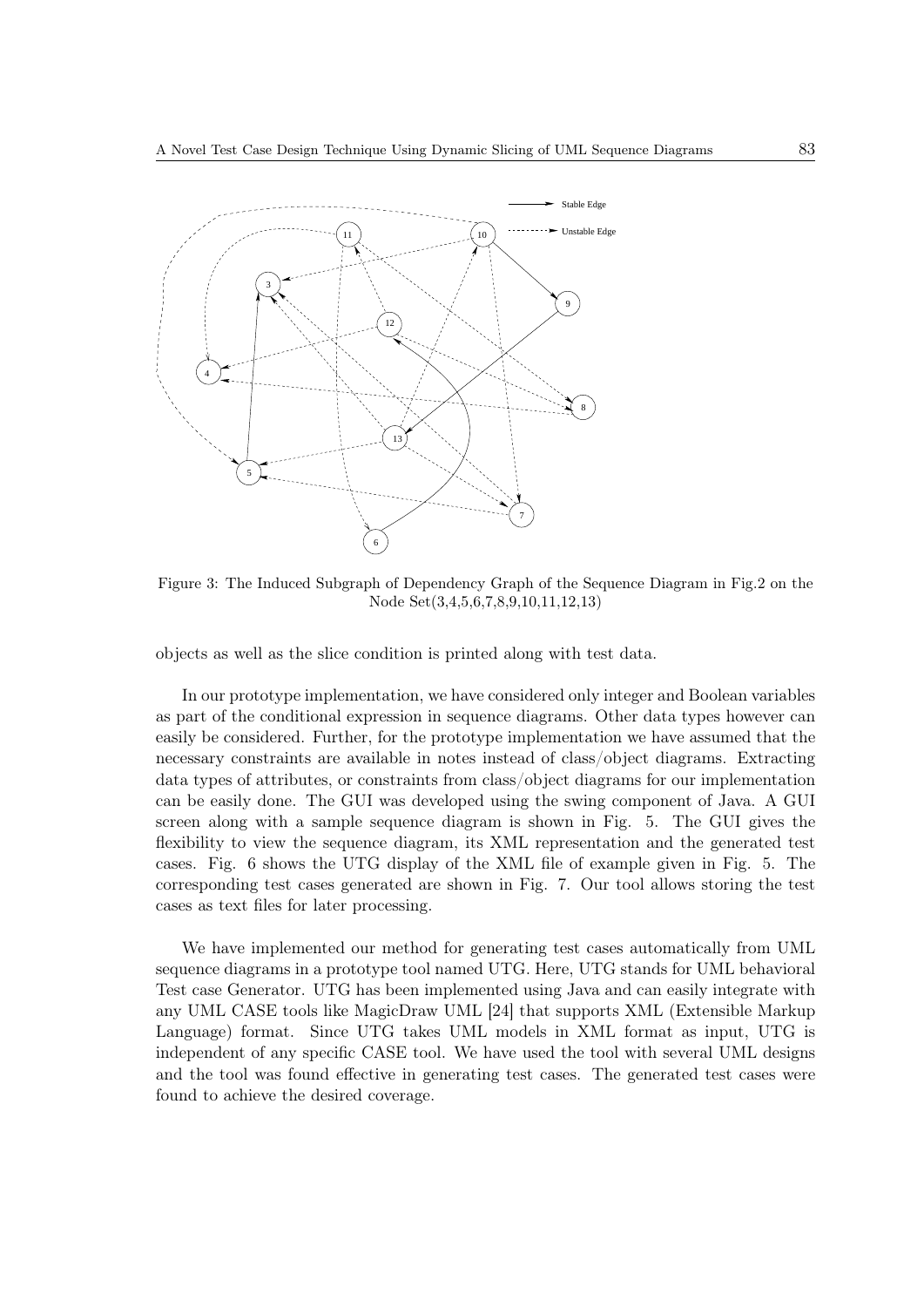

Figure 4: Class Diagram of UTG for Generating Test Cases From Sequence Diagrams

# 6 Related Work

Bertolino and Basanieri [4] proposed a method to generate test cases following the sequence of messages between components in a sequence diagram. They develop sequence diagrams for each use case and use category partition method to generate test data. They characterize a test case as a combination of all suitable choices of the involved settings and interactions in a sequence of messages. In another interesting work, Basanieri, et al. [3] describe the CowSuite approach which provides a method to derive the test suites and a strategy for test prioritization and selection. CowSuite is mainly based on the analysis of the use case diagrams and sequence diagrams. From these two diagrams they construct a graph structure which is a mapping of the project architecture and this graph is explored using depth-first search algorithm. They use category partition method [46] for generating test cases. They construct test procedures using the information retrieved from the UML diagrams.

Briand and Labiche [7] describe the TOTEM (Testing Object-orienTed systEms with the Unified Modeling Language) system test methodology. Functional system test requirements are derived from UML analysis artifacts such as use cases, their corresponding sequence and collaboration diagrams, class diagrams and from OCL used in all these artifacts. They represent sequential dependencies among use cases by means of an activity diagram constructed for each actor in the system. The derivation of use case sequences from the activity diagram is done with a depth first search through a directed graph capturing the activity diagram. They generate legal sequences of use cases according to the sequential dependencies specified in the activity diagram. Abdurazik and Offutt [1] proposed novel and useful test criteria based on collaboration diagrams for static checking and dynamic testing based on collaboration diagrams. They recommended a criterion for dynamic testing that involved message sequence paths. They adapt traditional data flow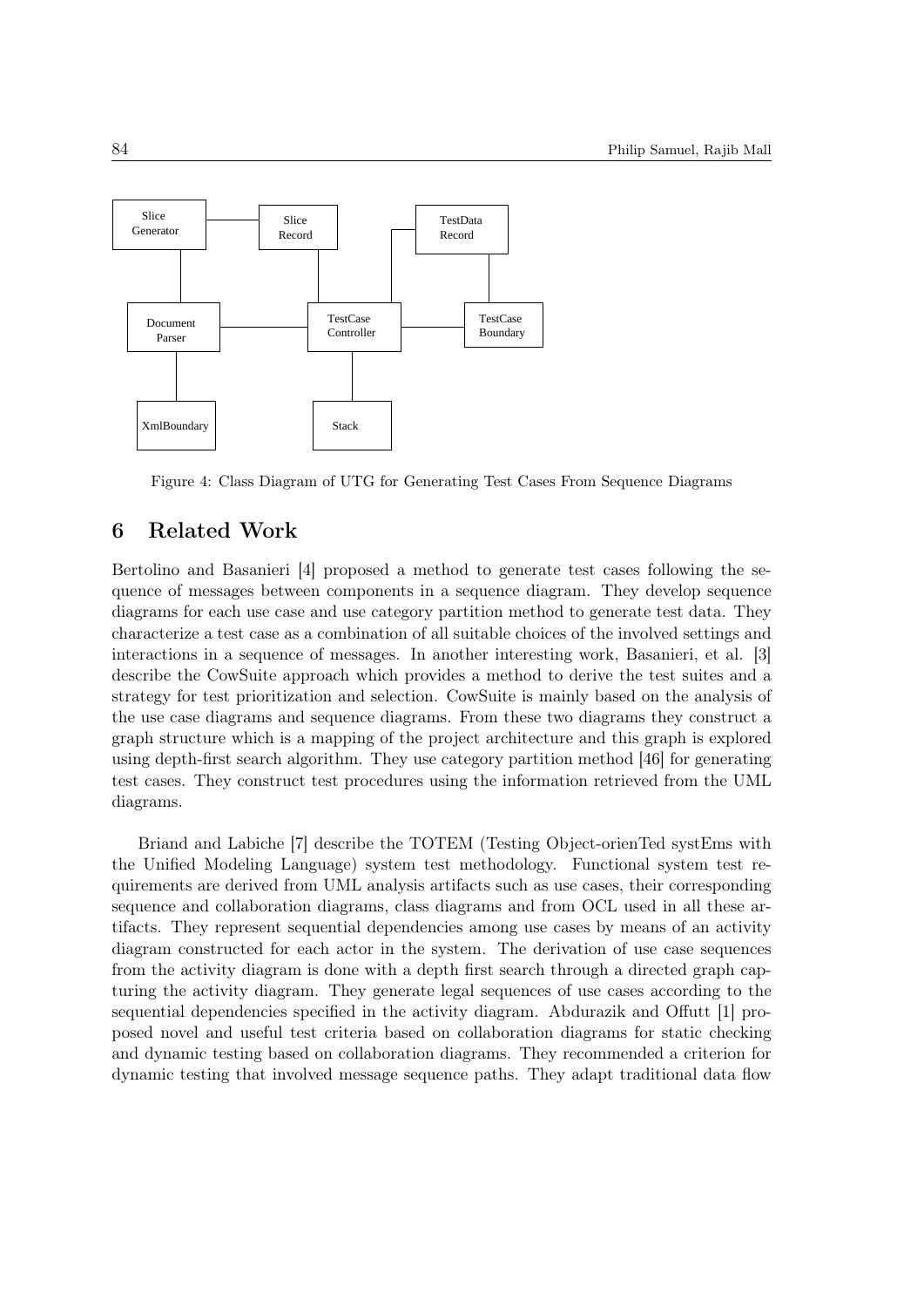

Figure 5: The GUI Screen of UTG With an Example Sequence Diagram

coverage criteria (eg. all definition - uses) in the context of UML collaboration diagrams.

Linzhang, et al. [36] proposed a gray-box testing method using UML activity diagrams. They propose an algorithm to generate test scenarios from activity diagrams. The information regarding input/output sequence, parameters, the constraint conditions and expected object method sequence is extracted from each test scenario. They recommend applying category-partition method to generate possible values of all the input/output parameters to find the inconsistency between the implementation and the design.

Among all UML diagrams, test case generation from state chart diagram has possibly received maximum attention from researchers [8, 22, 29, 30, 43, 49]. Offutt and Abdurazik [43] developed an interesting technique for generating test cases from UML state diagrams which is intended to help perform class-level testing. Their method takes a state transition table as input, and generates test cases for the full predicate coverage criterion. It processes each outgoing transition of each source state, generates a test case that makes the transition taken, and then generates test cases that make the transition untaken. A test case is designed corresponding to each variable in a transition predicate. To avoid redundant test case value assignments, those variables that have already been assigned values are not considered in the subsequent test case value assignment process. After all test case values are generated, an additional algorithm is run on the test cases to identify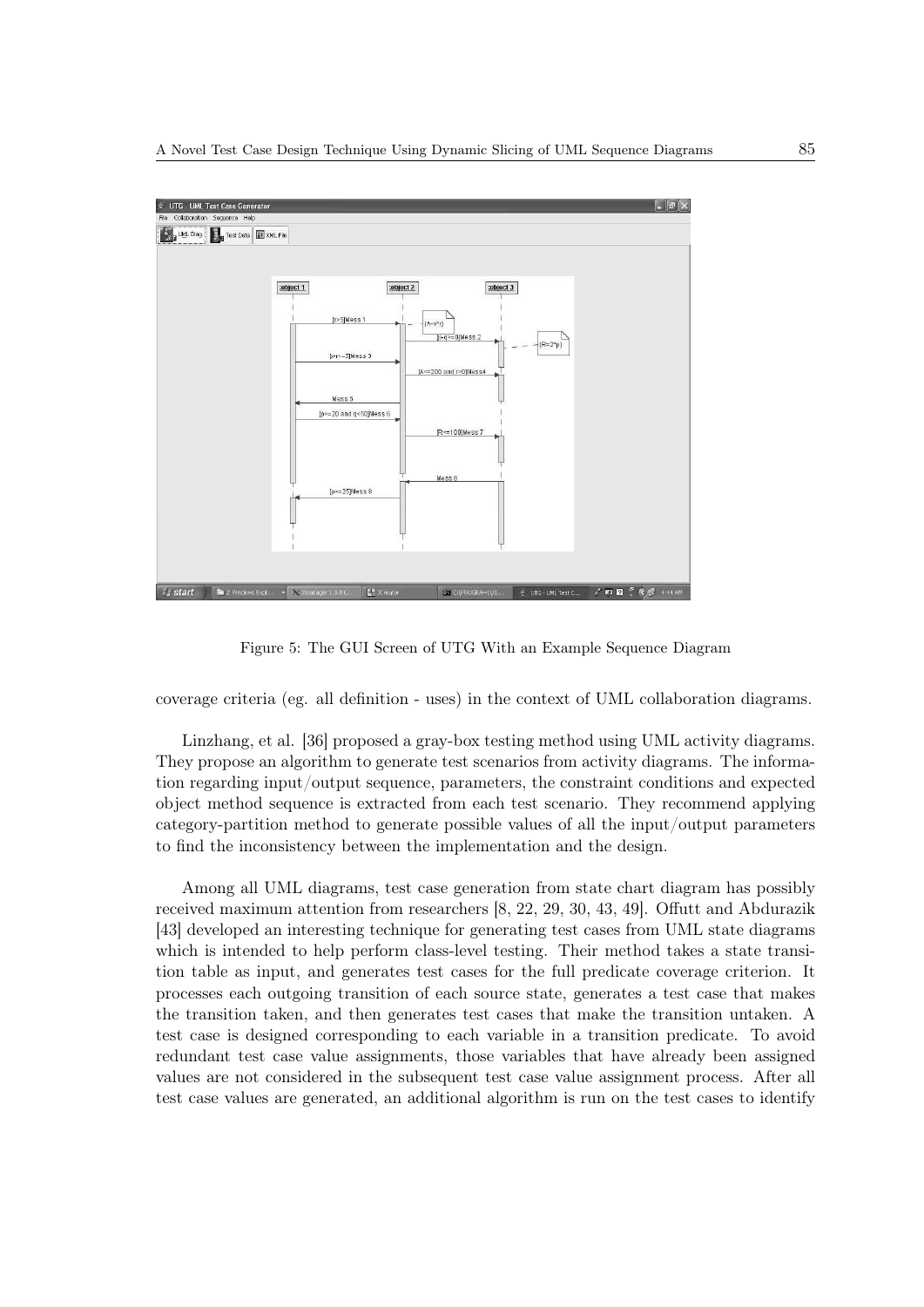$\Box$ e $\mathsf{K}$ UTG - UML Test Case Generato Sequence Help UML Diag. Test Data ID XML File Created: 6/27/05 7:03 PM. Title:.<br>Comment:.  $\overline{B}$ </IML:ModelElement.comment> <XMI.extension xmi.extender="MagicDraw UML 9.5" xmi.extenderID="MagicDraw UML 9.5"> <ionoredInModule xmi.value="true" /> </XMI.extension> <IMI . Name mace\_ounedFlexent> <UML:Package xml.id="eee 1045467100313 365297 7" name="Component View" /> SOME: Package Nail 102 = between DOUS12\_00239/2" hander Component View (2001)<br>CUME: Package herf="UME\_Standard\_Profile.xmllnagicdraw\_uml\_standard\_profile\_v\_0001"><br>CMI.extension Xml.extender="HagicDraw UME\_9.5"><br>CMI.extensi </XHI.extension> %/OHI.extension><br>%/UH1:Pokkage>%/SML+2de",9\_5\_b410281\_1119879212012\_7764\_1" name="Untitled1"><br>%/UH1:Collaboration xmi.id="\_9\_5\_b410281\_1119879212012\_7764\_1" name="Untitled1"><br>%/MI.extension xmi.idref=""\_9\_5\_b410281\_111987  $n$ :Officialmespace.ownedElement<br>
(Officialmespace.ownedElement -  $\frac{d}{dt} = \frac{1}{2}$ , b410281\_1119879235278\_901701\_3" name="cobject 1" /><br>
(Officialmesificatiole xmi.id="\_9\_5\_b410281\_1119879257637\_136533\_15" name="cobject 2" <UML:Collaboration.interaction <UML: Interaction xmi.id=" 9 5 b410281 1119879212012 537447 0">  $\texttt{CURL}: \texttt{Inter}$ :craction.mcssage><br><UML:Message xmi.id="\_9\_5\_b410281\_1119879294372\_626718\_51" sender="\_9\_5\_b410281 <XMI.extension xmi.extender="MagicDraw UML 9.5" xmi.extenderID="MagicDr  $\langle$ number xmi.value="1" /> </XMI.extension> </UML:Message> <UML:Message Xmi.id="\_9\_5\_b410281\_1119879345028\_277989\_65" sender="\_9\_5\_b410281\_<br>XMI.extension\_xmi.extender="MagicDraw UML 9.5" xmi.extenderID="MagicDr <number xmi.value="2" /> communications<br>c/XMT.extensions H<sub>start</sub>  $\mathbb{R}^2$  in  $\mathbb{R}^2$  .

Figure 6: A Screen Shot of UTG with a Portion of the XML File Corresponding to example in Fig. 5

and remove redundant test cases. Kansomkeat, et al. [29] have proposed an alternate method for generating test sequences using UML state chart diagrams. They transform the state chart diagram into an intermediate diagram called Testing Flow Graph (TFG) which is used to generate test sequences. TFG is a flattened hierarchy structure of states. The testing criterion they proposed is the coverage of states and transitions of TFG.

Kim, Y.G et al. [30] proposed a method for generating test cases for class testing using UML state chart diagrams. They transform state charts to extended finite state machines (EFSMs) to derive test cases. The hierarchical and concurrent structure of states is flattened and broadcast communications are eliminated in the resulting EFSMs. Next data flows are identified by transforming EFSMs into flow graphs to which conventional data flow analysis techniques are applied. Hartmann et al. [22] augment the UML description with specific notations to create a design-based testing environment. The developers first define the dynamic behavior of each system component using a state diagram. The interactions between components are then specified by annotating the state diagrams, and the resulting global FSM that corresponds to the integrated system behavior is used to generate the tests.

Scheetz et al. [49] developed an approach for generating system (black box) test cases using an AI (Artificial Intelligence) planner. They used UML class diagrams and state di-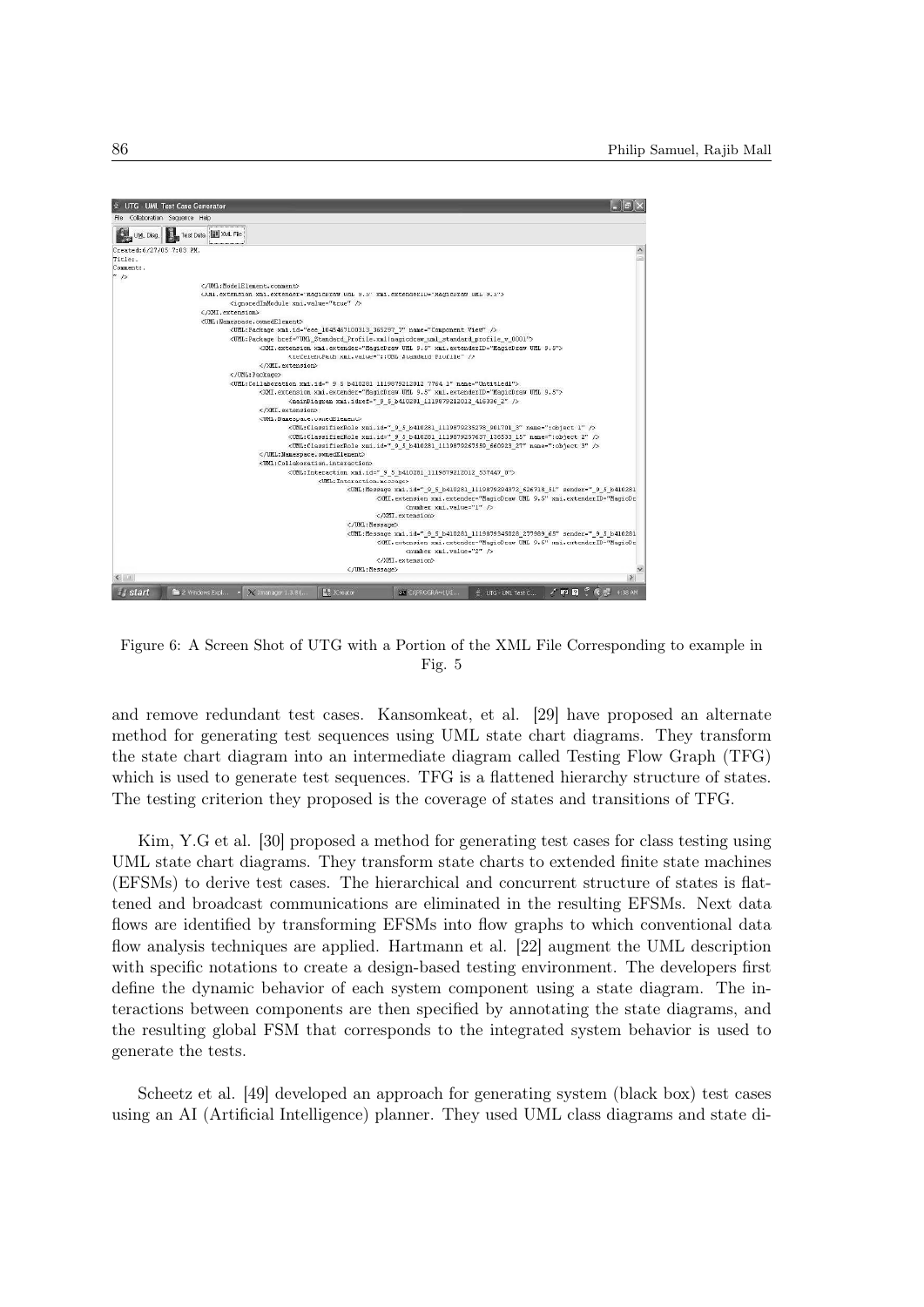

Figure 7: A Screen Shot of UTG with Dependency Graph and Generated Test Cases Corresponding to the Example of Fig. 5

agrams to represent the conceptual architecture of a system under test. They developed a representation method at the application domain level that allows statement of test objectives at that level, and their mapping into a planner representation. Their method maps the initial and goal conditions into a problem description for the planner. The planner generates a plan based on this input. In the next step, they carry out a conversion of the plan to produce executable test cases. The purpose of a test case in a goal directed view is to try to change the state of the overall system to the goal state. The planner decides which operators will best achieve the desired goal states. Cavarra, et al. [8] use UML class diagrams, state diagrams, and object diagrams to characterize the behavior of a system. These UML diagrams are translated into formal behavioral descriptions, written in a language of communicating state machines and used as a basis for test generation. From this they form a test graph, consisting of all traces leading to an accept state, together with branches that might lead to invalid state.

Andrews et al. [2] describe several useful test adequacy criteria for testing executable forms of UML. The criteria proposed for class diagrams include association-end multiplicity criterion, generalization criterion and class attribute criterion. The interaction diagram criteria like condition coverage, full predicate coverage, each message on link, all message paths and collection coverage criteria are used to determine the sequences of messages that should be tested. They also describe a test process. Ghosh et al. [16] present a testing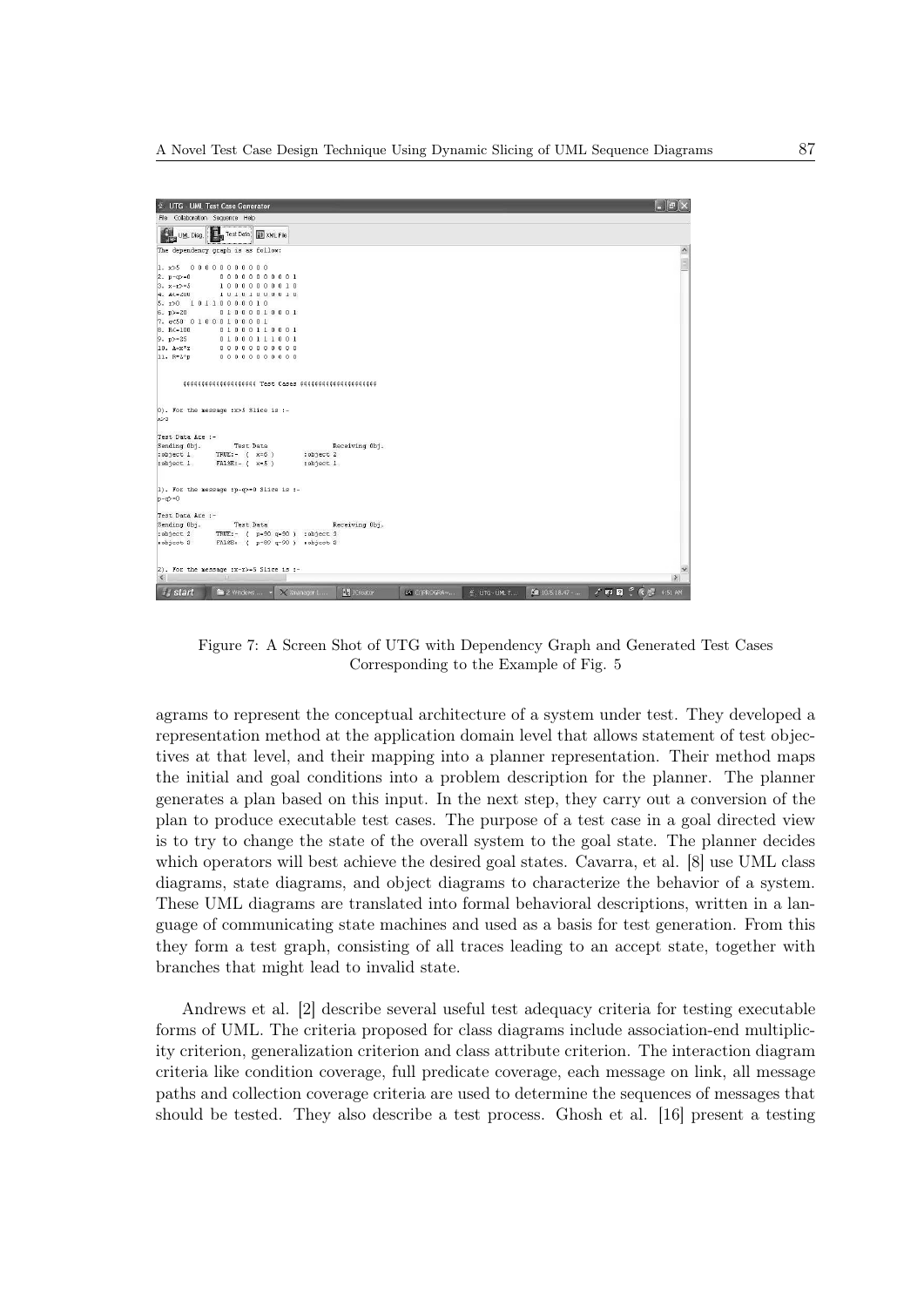method in which executable forms of Unified Modeling Language (UML) models are tested. In systematic design testing, executable models of behaviors are tested using inputs that exercise scenarios. This can help reveal flaws in designs before they are implemented in code. Their method incorporates the use of test adequacy criteria based on UML class diagrams and interaction diagrams. Class diagram criteria are used to determine the object configurations on which tests are run, while interaction diagram criteria are used to determine the sequences of messages that should be tested. These criteria can be used to define test objectives for UML designs. Engels et al. [12] discuss how consistency among different UML models can be tested. They propose dynamic meta modeling rules as a notation for the consistency conditions and provide the concept for an automated testing environment using these rules.

In contrast with the above discussed approaches we generate actual test cases from sequence diagrams. Our approach can work on executable forms of UML design specifications and is meant for cluster level testing where object interactions are tested. Corresponding to each conditional predicate on the sequence diagram, we construct dynamic slice from its MDG and with respect to the slice we generate test data. Our test data generation scheme is automatic.

Kamkar et al. [28] explains how interprocedural dynamic slicing can be used to increase the reliability and precision of interprocedural data flow testing. Harman and Danicic [19] presents an interesting work that illustrates how slicing will remove statements which do not affect a program variable at a location thereby simplifying the process of testing and analysis. They also provide a program transformation algorithm to make a program robust. Slicing has been used as a reduction technique on specifications like state models [34]. Anyhow this work [34] do not provide a scheme for test generation

Korel [31] generated test data based on actual execution of a program under test. He used function minimization methods and dynamic data flow analysis. If during a program run an undesirable execution flow is observed (e.g., the "actual" path does not correspond to the selected control path), then function minimization search algorithms are used to automatically locate the values of input variables for which the selected path is traversed. This helps in achieving path coverage. In addition, dynamic data flow analysis is used to determine those input variables that are responsible for the undesirable program behavior, leading to significant speedup of the search process. Hajnal et al. [17] extended the work done by Korel [31]. They reported the use of boundary testing that requires the testing of one border only along a selected path. The test input domain may be surrounded by a boundary and each segment of the boundary is called a border. The task to generate two test data points considering only one border for each path, is much easier. Their testing strategy can also handle compound predicates. Jeng and Weyuker [25] have reported that an inequality border can be tested by only two points of test input domain, one named ON point and another named OFF point. For borders in a discrete space containing no points lying exactly on the border, their strategy allows the ON point to be chosen from beneath the border as long as the distance between the ON and OFF points is minimized.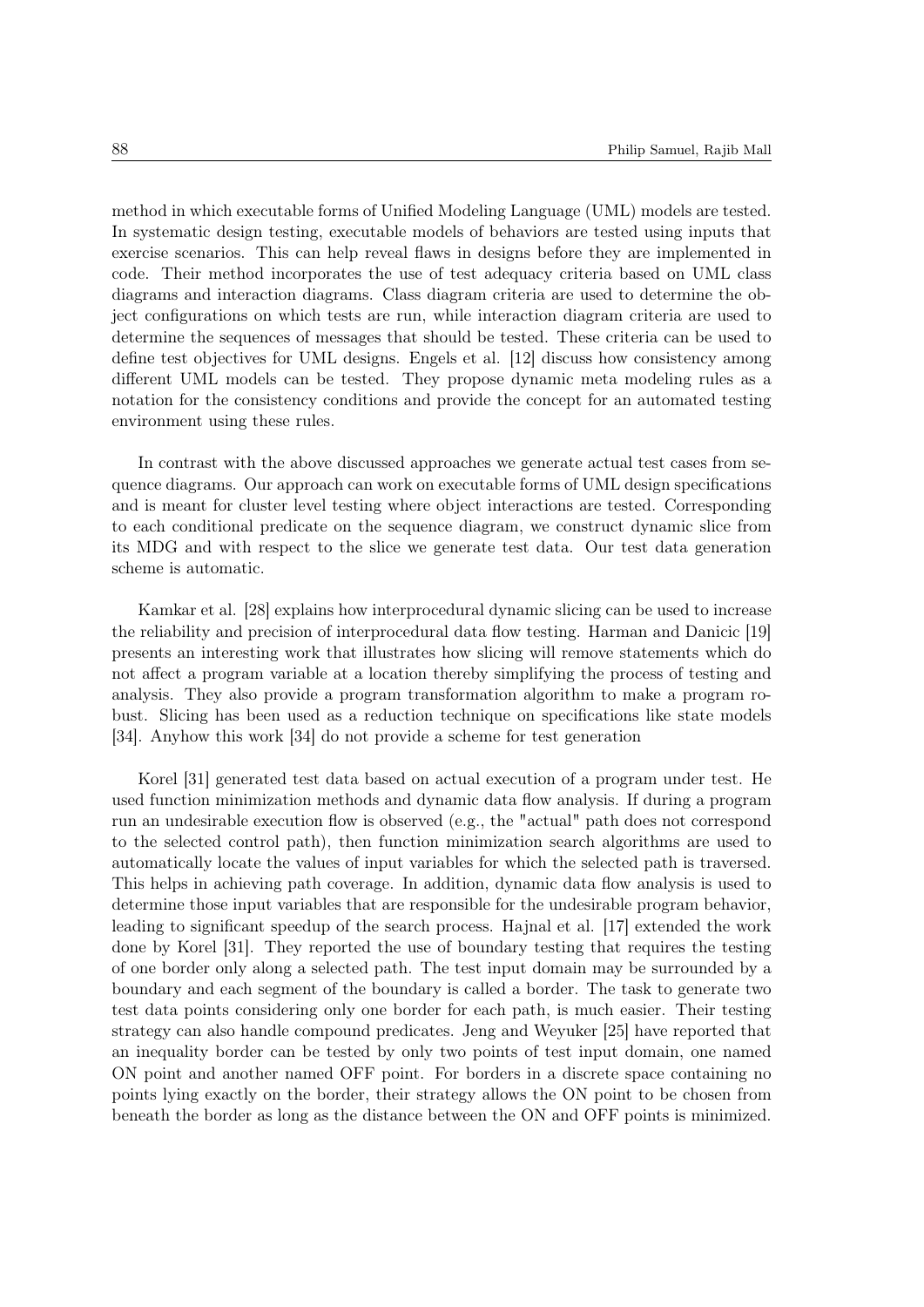These works [28, 19, 31, 17, 25] discussed above have focused on unit testing of procedural programs.

# 7 Conclusion

We have presented a novel method to generate test cases by dynamic slicing UML sequence diagrams. Our approach is meant for cluster level testing where object interactions are tested. Our approach automatically generates test data, which can be used by a tool to carry out automatic testing of a program. Generation of MDG is the only static part in our approach. We identify the conditional predicates associated with messages in a sequence diagram and create dynamic slice with respect to each conditional predicate. We generate test data with respect to each constructed slice and the test data is generated satisfying slice condition. We have formulated a test adequacy criterion named slice coverage criterion. We have implemented our methodology to develop a prototype tool which was found effective in generating test cases. The test cases generated can also be used for conformance testing of the actual software where the implementation is tested to check whether it conforms to the design. The slicing approach was found to be especially advantageous when the number of messages in the sequence diagram is large. We need to consider only the slices for finding test cases instead of having to look at the whole sequence diagram. If the sequence diagram is large it becomes very complex and difficult to find test cases manually. If we know where to look for errors it becomes a great simplification and saves a lot of time and resources. The slices help to achieve this simplification. The generated test cases were found to achieve slice coverage.

#### Acknowledgements

The authors would like to thank Pratyush Kanth and Sandeep Sahoo for implementing our approach presented in this paper.

#### References

- [1] A. Abdurazik and J. Offutt. Using UML collaboration diagrams for static checking and test generation. In Proceedings of the 3rd International Conference on the UML, Lecture Notes in Computer Science, volume 1939, pages 383 – 395, York, U.K., October 2000. Springer-Verlag GmbH.
- [2] A. Andrews, R. France, S. Ghosh, and G. Craig. Test adequacy criteria for UML design models. Software Testing Verification and Reliability, 13:97 – 127, 2003.
- [3] F. Basanieri, A. Bertolino, and E. Marchetti. The cow suit approach to planning and deriving test suites in UML projects. In Proceedings of the Fifth International Conference on the UML, LNCS, volume 2460, page 383–397, Dresden, Germany, October 2002. Springer-Verlag GmbH.
- [4] A. Bertolino and F. Basanieri. A practical approach to UML-based derivation of integration tests. In Proceedings of the 4th International Software Quality Week Europe and International Internet Quality Week Europe, Brussels, Belgium, 2000. QWE.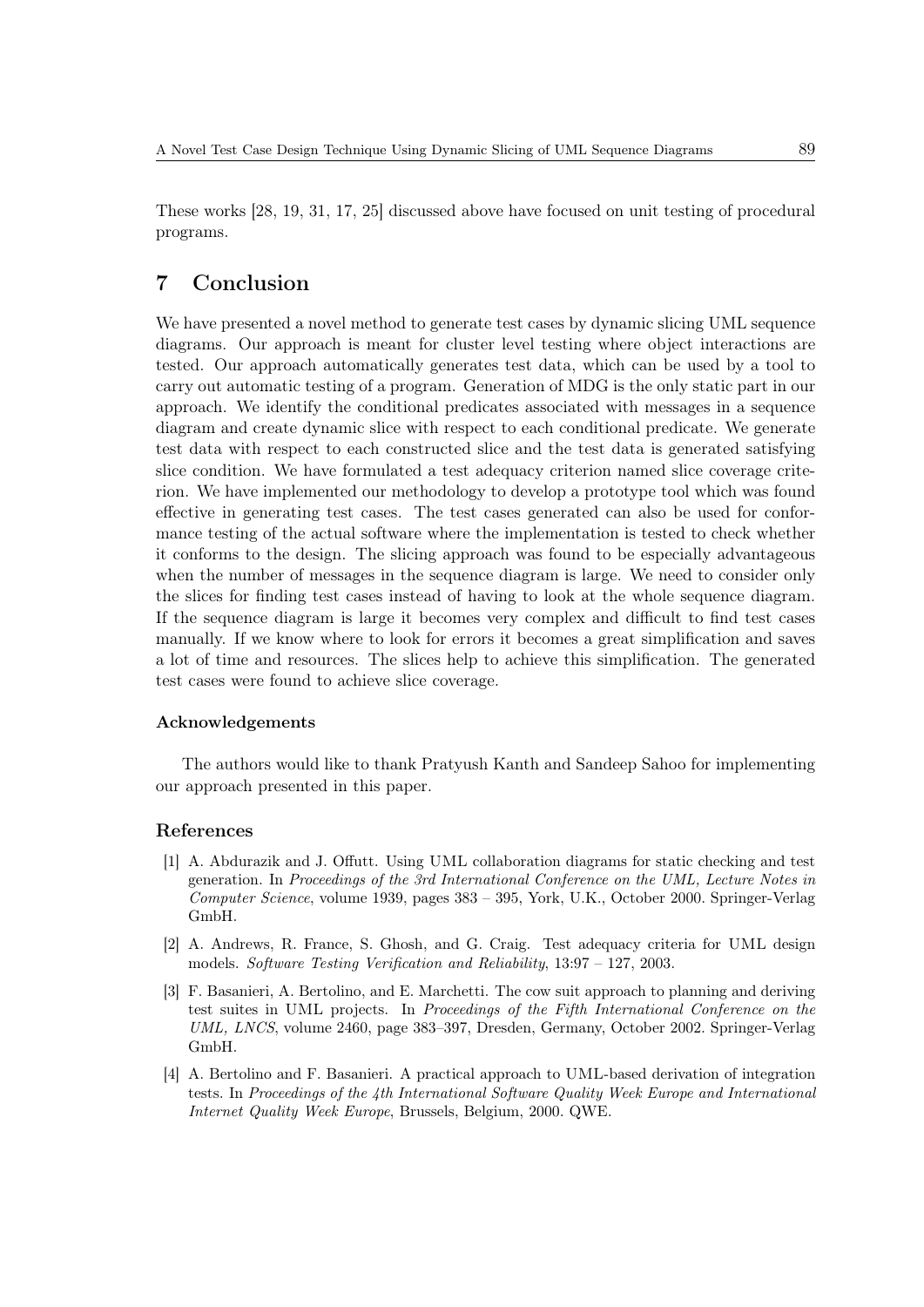- [5] R. V. Binder. Testing object-oriented software: a survey. Software Testing Verification and  $Reliability, 6(3/4):125 - 252, 1996.$
- [6] D. Binkley and K. Gallagher. Program Slicing, volume 43 of Advances in Computers. Academic Press, 1996.
- [7] L. Briand and Y. Labiche. A UML-based approach to system testing. In Proceedings of the 4th International Conference on the UML, LNCS, volume 2185, pages 194 – 208, Toronto, Canada, January 2001. Springer-Verlag GmbH.
- [8] A. Cavarra, C. Crichton, and J. Davies. A method for the automatic generation of test suites from object models. Information and Software Technology, 46(5):309 – 314, 2004.
- [9] H. Y. Chen, T. H. Tse, and T. Y. Chen. Taccle: a methodology for object-oriented software testing at the class and cluster levels. ACM Transactions on Software Engineering and Methodology, 10(4):56–109, January 2001.
- [10] C. Cifuentes and A. Fraboulet. Intraprocedural static slicing of binary executables. In IEEE International Conference on Software Maintenance (ICSM'97), page 188 – 195. IEEE Computer Society Press, Los Alamitos, USA, 1997.
- [11] T. T. Dinh-Trong. Rules for generating code from UML collaboration diagrams and activity diagrams. Master's thesis, Colorado State University, Fort Collins, Colorado, 2003.
- [12] G. Engels, J. Hausmann, R. Heckel, and S. Sauer. Testing the consistency of dynamic UML diagrams. In Proceedings of the Sixth International Conference on Integrated Design and Process Technology(IPDT), USA, 2002. Society for Design and Process Science.
- [13] G. Engels, R. Hucking, S. Sauer, and A. Wagner. UML collaboration diagrams and their transformations to java. In Proceedings of the 2nd International Conference on the UML, LNCS, volume 1723, pages  $473 - 488$ , Berlin / Heidelberg, October 1999. Springer.
- [14] F.Tip. A survey of program slicing techniques. Journal of Programming Languages, 3(3):121 – 189, June 1995.
- [15] K. B. Gallagher and J. R. Lyle. Using program slicing in software maintenance. IEEE Transactions on Software Engineering,  $17(8)$ :751 – 761, August 1991.
- [16] S. Ghosh, R. France, C. Braganza, N. Kawane, A. Andrews, and O. Pilskalns. Test adequacy assessment for UML design model testing. In Proceedings of the 14th International Symposium on Software Reliability Engineering (ISSRE'03), pages 332 – 343. IEEE Computer Society, November 2003.
- [17] A. Hajnal and I. Forgacs. An applicable test data generation algorithm for domain errors. In ACM SIGSOFT Software Engineering Notes, Proceedings of ACM SIGSOFT International Symposium on Software Testing and Analysis, volume 23, 1998.
- [18] D. Harel and E. Gery. Executable object modeling with statecharts. IEEE Computer, 30(7):31 – 42, 1997.
- [19] M. Harman and S. Danicic. Using program slicing to simplify testing. Software Testing Verification and Reliability, 5(3):143 – 162, September 1995.
- [20] M. Harman, C. Fox, R. M. Hierons, D. Binkley, and S. Danicic. Program simplification as a means of approximating undecidable propositions. In 7th IEEE Workshop on Program Comprehension, page 208 – 217. IEEE Computer Society Press, Los Alamitos, USA, 1999.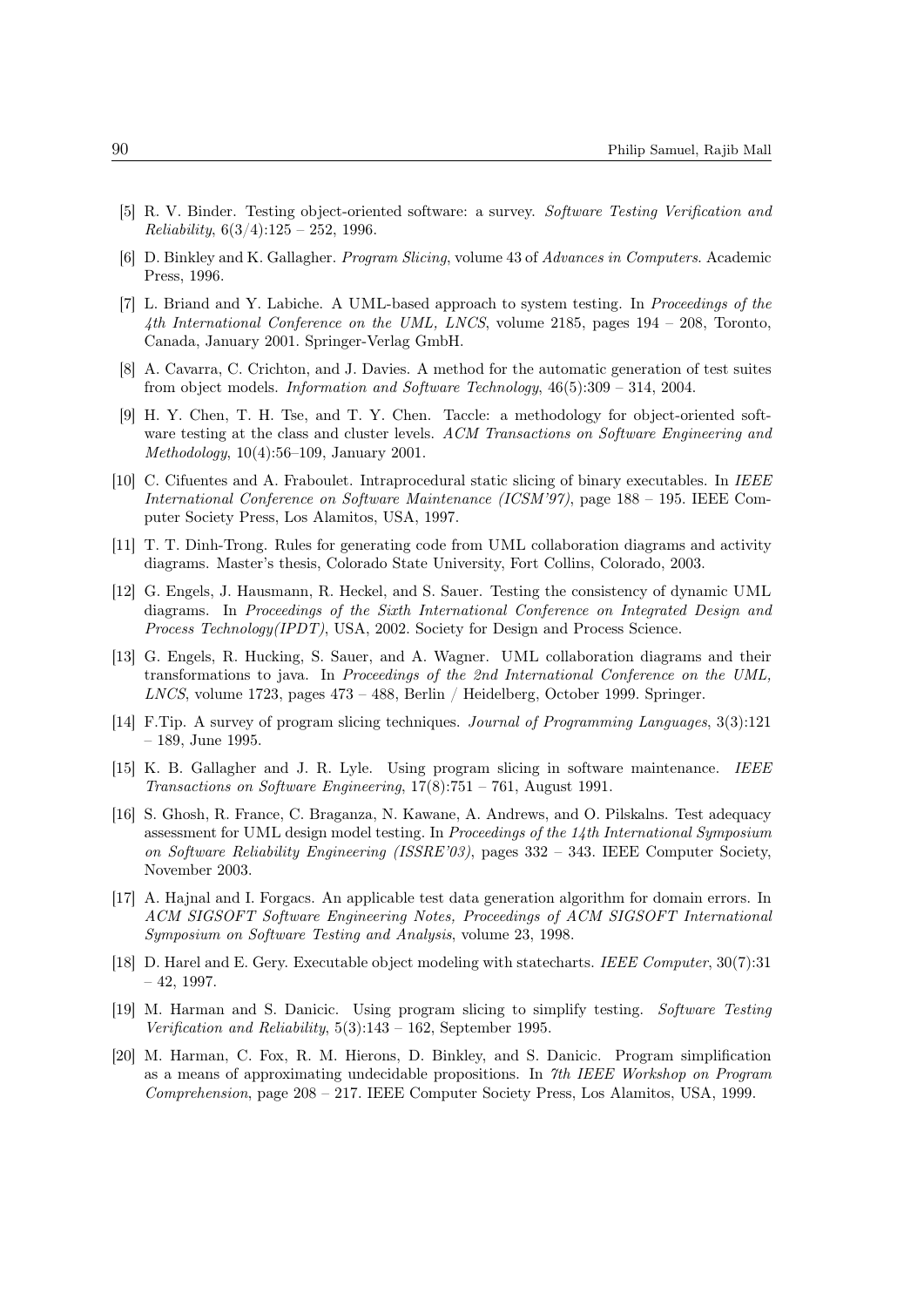- [21] M. Harman and K.B.Gallagher. Program slicing. Information and Software Technology, 40:577 – 581, December 1998.
- [22] J. Hartmann, C. Imoberdorf, and M. Meisinger. UML-based integration testing. In ACM SIGSOFT Software Engineering Notes, Proceedings of International Symposium on Software testing and analysis, volume 25, August 2000.
- [23] S. Horwitz, J. Prins, and T. Reps. Integrating non–interfering versions of programs. ACM Transactions on Programming Languages and Systems, 11(3):345 – 387, July 1989.
- [24] N. M. Inc. *MagicDraw* UML, Version 9.5. Golden, CO, www.magicdraw.com.
- [25] B. Jeng and E. J. Weyuker. A simplified domain-testing strategy. ACM Transactions on Software Engineering and Methodology(TOSEM), 3(3), 1994.
- [26] J.Horgan and H. Agrawal. Dynamic program slicing. In Proceedings of the ACM SIGPLAN'90 Conference on Programming Languages Design and Implementation, volume 25, pages 246 – 256, White Plains, New York, 1990. SIGPLAN Notices, Analysis and Verification.
- [27] P. C. Jorgensen and C. Erickson. Object-oriented integration testing. Communications of the ACM, 37(9), September 1994.
- [28] M. Kamkar, P. Fritzson, and N. Shahmehri. Interprocedural dynamic slicing applied to interprocedural data flow testing. In Proceedings of the Conference on Software Maintenance, page 386 – 395. IEEE Computer Society, Washington, DC, USA, 1993.
- [29] S. Kansomkeat and W. Rivepiboon. Automated-generating test case using UML statechart diagrams. In Proceedings of SAICSIT 2003, pages 296 - 300. ACM, 2003.
- [30] Y. G. Kim, H. S. Hong, D. H. Bae, and S. D. Cha. Test cases generation from UML state diagrams. Proceedings: Software, 146(4):187 – 192, 1999.
- [31] B. Korel. Automated software test data generation. IEEE Transactions on Software Engineering,  $16(8):870 - 879$ , 1990.
- [32] B. Korel and J.Laski. Dynamic program slicing. Information Processing Letters, 29(3):155 163, October 1988.
- [33] B. Korel and J. Rilling. Dynamic program slicing methods. Information and Software Tech $nology, 40:647 - 659, 1998.$
- [34] B. Korel, I. Singh, L. H. Tahat, and B. Vaysburg. Slicing of state-based models. In Proceedings of the 19th International Conference on Software Maintenance (ICSM), pages 34 – 43. IEEE, 2003.
- [35] A. Lakhotia and J. C. Deprez. Restructuring programs by tucking statements into functions. Information and Software Technology Special Issue on Program Slicing, 40:677 – 689, 1998.
- [36] W. Linzhang, Y. Jiesong, Y. Xiaofeng, H. Jun, L. Xuandong, and Z. Guoliang. Generating test cases from UML activity diagrams based on gray-box method. In Proceedings of the 11th Asia-Pacific Software Engineering Conference (APSEC'04), pages 284 – 291. IEEE, 2004.
- [37] A. D. Lucia. Program slicing: methods and applications. In First IEEE International Workshop on Source Code Analysis and Manipulation, page 142 – 149. IEEE, November 2001.
- [38] A. D. Lucia, A. R. Fasolino, and M. Munro. Understanding function behaviours through program slicing. In 4th IEEE Workshop on Program Comprehension, page  $9 - 18$ . IEEE Computer Society Press, Los Alamitos, USA, 1996.